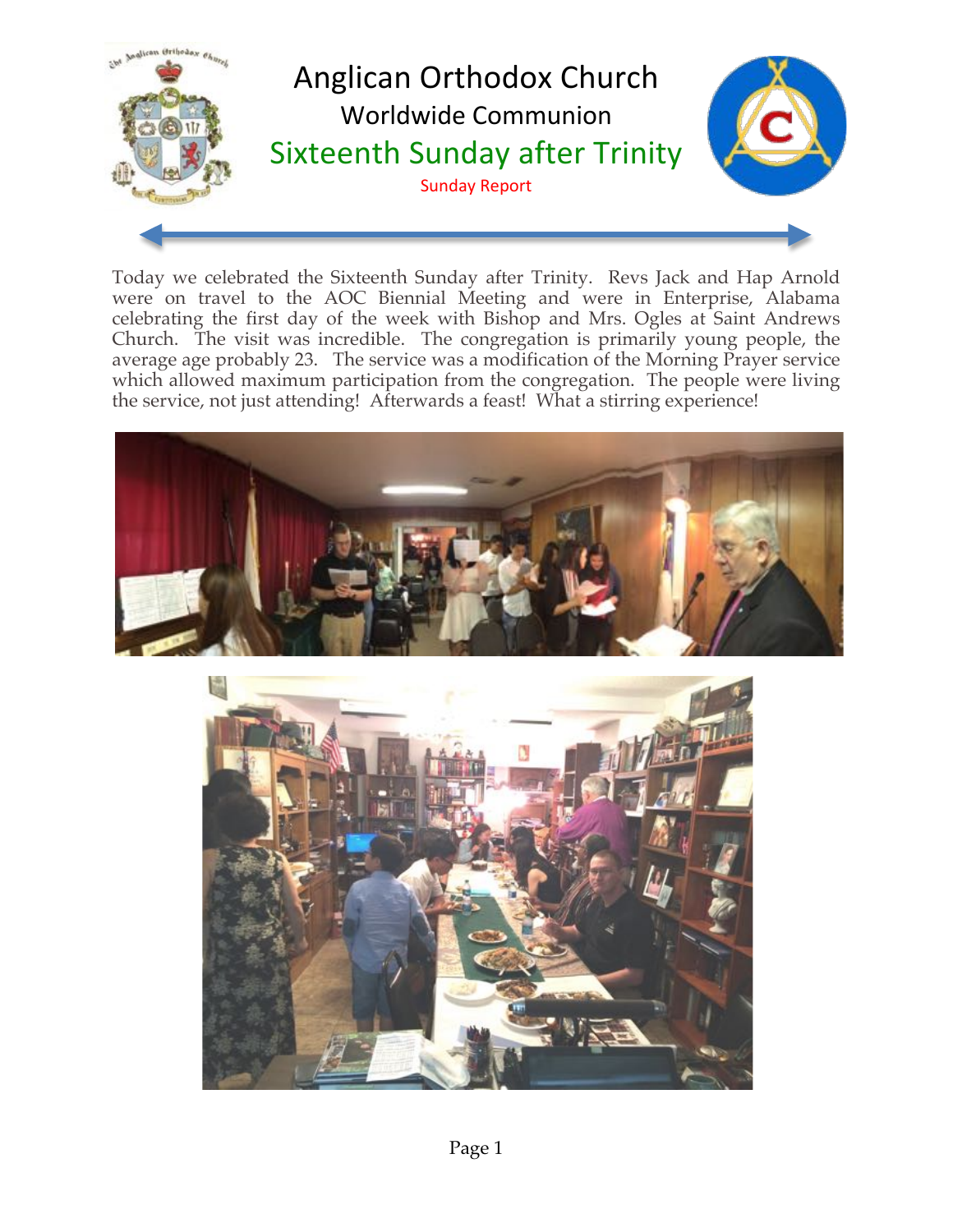### *On Point*

Someone asked, where do the quotes come from? The answer is from the people who uttered them. But, how did you find them? Oh, that. Some from Bishop Jerry, many from Rev Bryan Dabney, a few from other places, some from Rev Geordie Menzies-Grierson, but overall mostly from Bryan. He always has some great ones to share. On to the On Point quotes –

For what is the hope of the hypocrite, though he hath gained, when God taketh away his soul?

*Job 27:8*

For what shall it profit a man, if he shall gain the whole world, and lose his own soul? *St. Mark 8:36*

I am he that liveth, and was dead; and behold, I am alive for evermore; Amen; and have the keys of hell and of death.

*Revelation 1:18*

The reason why hypocrites do not persevere in religion is because they have no pleasure in it.

> *Matthew Henry*  $17<sup>th</sup>$  and  $18<sup>th</sup>$  century English pastor and author

There is a common, worldly kind of Christianity in this day, which many have, and think they have enough—a cheap Christianity which offends nobody, and requires no sacrifice—which costs nothing, and is worth nothing.

> *JC Ryle*  19<sup>th</sup> century Anglican bishop and author (Holiness, p. 204)

He who cries loudest is often the least hurt.

*Aesop* 6<sup>th</sup> century BC Greek philosopher and author (The Creaking Wheels)

### *Propers*

Each Sunday there are Propers: special prayers and readings from the Bible. There is a Collect for the Day; that is a single thought prayer, most written either before the refounding of the Church of England in the 1540s or written by Bishop Thomas Cranmer, the first Archbishop of Canterbury after the re-founding.

The Collect for the Day is to be read on Sunday and during Morning and Evening Prayer until the next Sunday. The Epistle is normally a reading from one of the various Epistles, or letters, in the New Testament. The Gospel is a reading from one of the Holy Gospels, Matthew, Mark, Luke and John. The Collect is said by the minister as a prayer, the Epistle can be read by either a designated reader (as we do in our church) or by one of the ministers and the Holy Gospel, which during the service in our church is read by an ordained minister.

The propers are the same each year, except if a Red Letter Feast, that is one with propers in the prayerbook, falls on a Sunday, then those propers are to be read instead, except in a White Season, where it is put off. Red Letter Feasts, so called because in the Altar Prayerbooks the titles are in red, are special days. Most of the Red Letter Feasts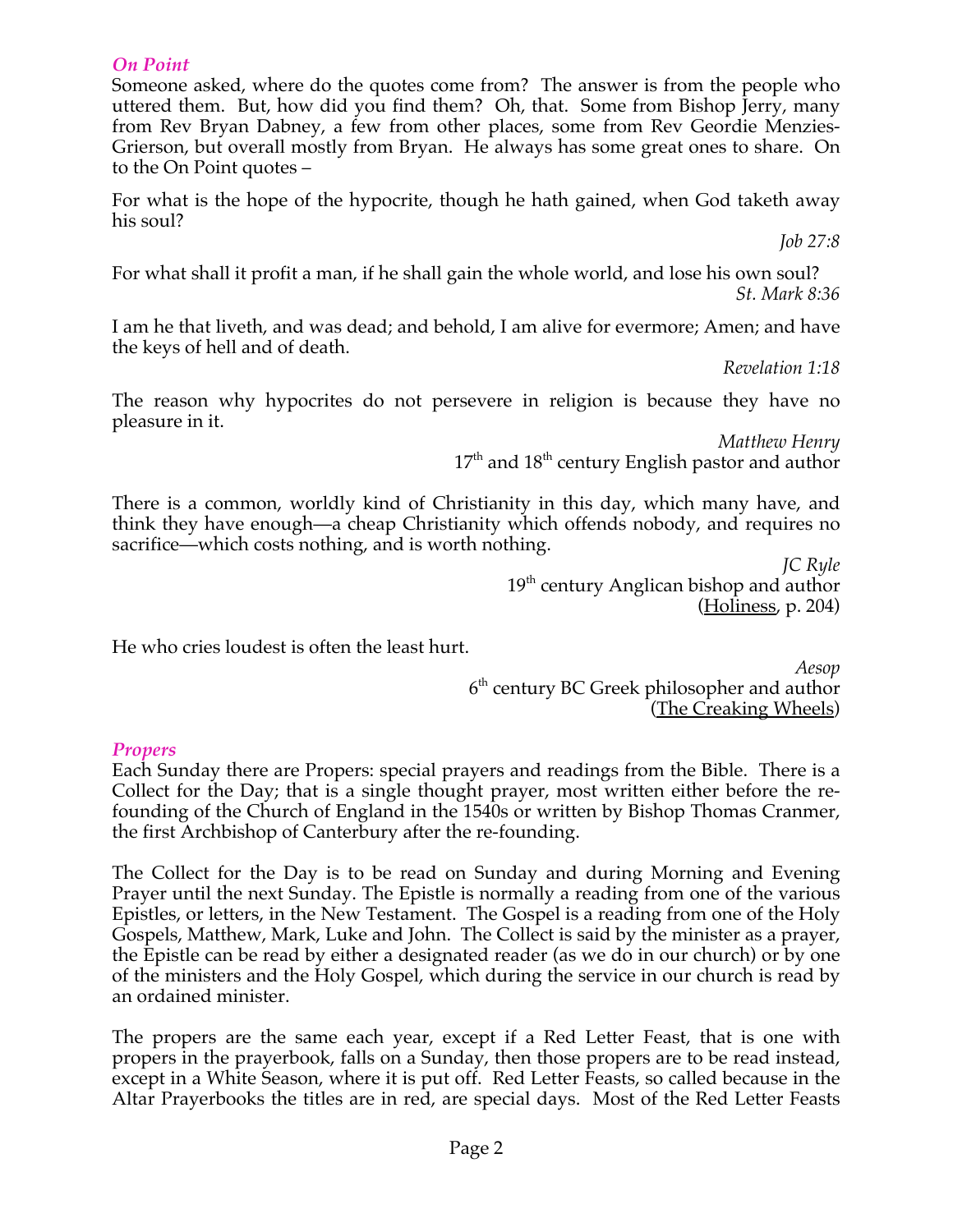are dedicated to early saints instrumental in the development of the church, others to special events. Some days are particularly special and the Collect for that day is to be used for an octave (eight days) or an entire season, like Advent or Lent.

The Propers for today are found on Page 212-213, with the Collect first:

## The Sixteenth Sunday after Trinity.

*The Collect.*

**LORD,** we beseech thee, let thy continual pity cleanse and defend thy Church; **O** LORD, we beseech thee, let thy continual pity cleanse and defend thy Church;<br>and, because it cannot continue in safety without thy succour, preserve it evermore by thy help and goodness; through Jesus Christ our Lord. *Amen*.

Today's Epistle came from Paul's Letter to the Ephesians, the Third Chapter beginning at the Thirteenth Verse. Paul, writing to the church in Ephesus, prays that the people might "be strengthened with might by his Spirit in the inner man; that Christ may dwell in your hearts by faith; that ye, being rooted and grounded in love, may be able to comprehend with all saints what is the breadth, and length, and depth, and height; and to know the love of Christ, which passeth knowledge, that ye might be filled with all the fullness of God." More simply put, Paul asks that we open our hearts to God and to Christ, that they might work in our hearts the miracle of love.

 DESIRE that ye faint not at my tribulations for you, which is your glory. For this cause I bow my knees unto the Father of our Lord Jesus Christ, of whom the whole family in heaven and earth is named, that he would grant you, according to the riches of his glory, to be strengthened with might by his Spirit in the inner man; that Christ may dwell in your hearts by faith; that ye, being rooted and grounded in love, may be able to comprehend with all saints what is the breadth, and length, and depth, and height; and to know the love of Christ, which passeth knowledge, that ye might be filled with all the fullness of God. Now unto him that is able to do exceeding abundantly above all that we ask or think, according to the power that worketh in us, unto him be glory in the church by Christ Jesus throughout all ages, world without end. Amen.  $\prod_{\text{rich}}$ 

Today's Holy Gospel started in the Seventh Chapter of the Gospel according to St. Luke, beginning at the Eleventh Verse. Jesus was going into the city of Nain with his disciples and many followers. "When he came nigh to the gate of the city, behold, there was a dead man carried out, the only son of his mother, and she was a widow: and much people of the city was with her." In those days, a widow with only one son had little, a widow with no son was in deep trouble. Taking compassion on her and also the opportunity to make His power evident, He came to the bier, and touch it said, "Young man, I say unto thee, Arise." The young man arose and began to speak; whereupon Jesus brought him to his mother. Not surprisingly, news of this event was spread "forth throughout all Judæa, and throughout all the region round about." Like the young man, we are dead to eternity until we hear the command "… Arise." If we hear and act on that command, we have eternal life, just like the young man, it starts right then!

ND it came to pass the day after, that Jesus went into a city called Nain; and many of his disciples went with him, and much people. Now when he came **L** nigh to the gate of the city, behold, there was a dead man carried out, the only ND it came to pass the day after, that Jesus went into a city called Nain; and many of his disciples went with him, and much people. Now when he came noise in the gate of the city, behold, there was a dead man carried out,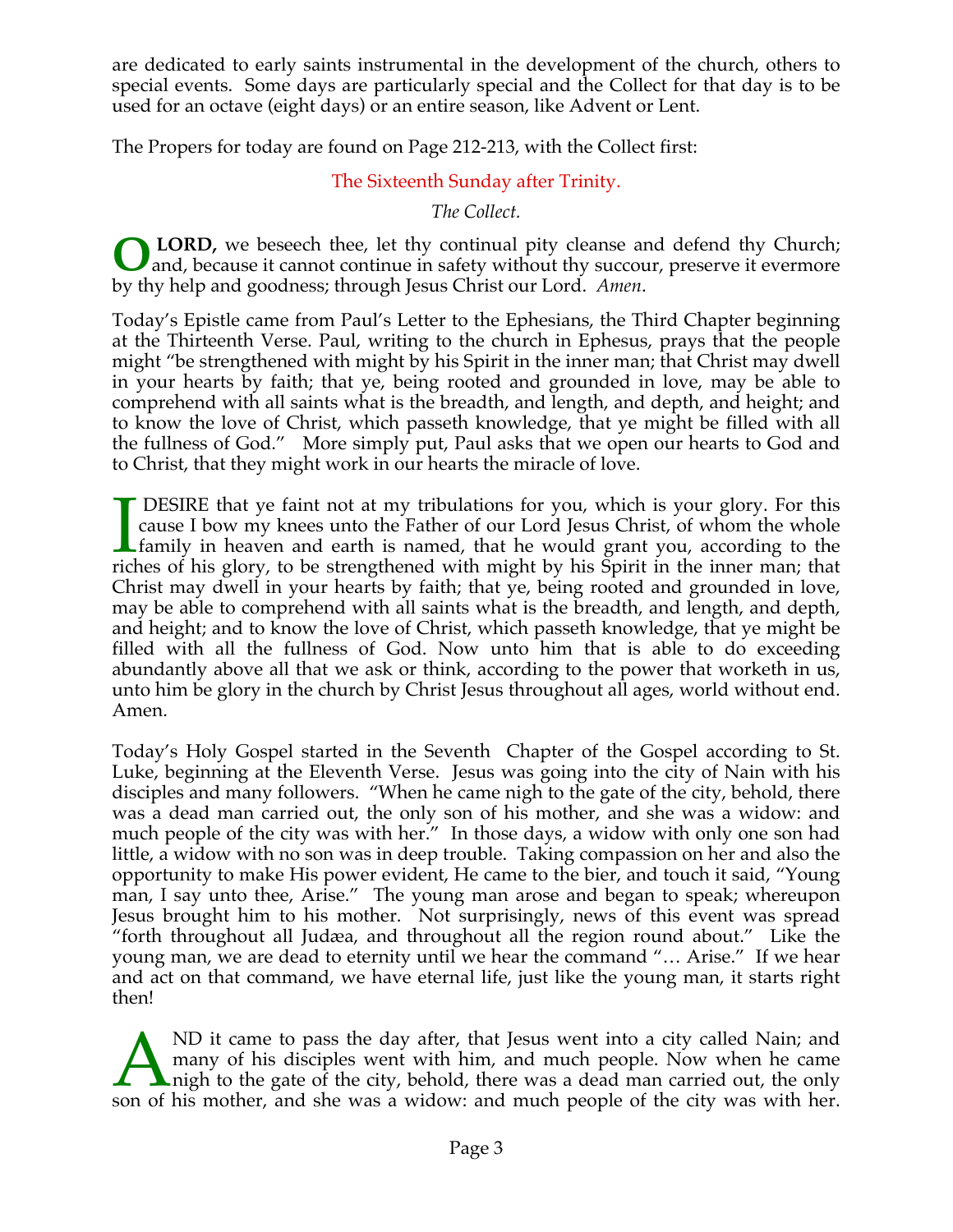And when the Lord saw her, he had compassion on her, and said unto her, Weep not. And he came and touched the bier: and they that bare him stood still. And he said, Young man, I say unto thee, Arise. And he that was dead sat up, and began to speak. And he delivered him to his mother. And there came a fear on all: and they glorified God, saying, That a great prophet is risen up among us; and, That God hath visited his people. And this rumour of him went forth throughout all Judæa, and throughout all the region round about.

### *Bishop Ogles' Sermon*

We are oft fortunate to get copies of Bishop Jerry's sermon notes. Today is one of those

Sundays. Today's sermon starts off with the collect, and like always, it will give you a lot to consider in your heart.

### **Sermon Notes**

Sixteenth Sunday after Trinity Saint Andrew's Anglican Orthodox Church 5 October 2014, Anno Domini

### The Sixteenth Sunday after Trinity.

*The Collect.*



**LORD,** we beseech thee, let thy continual pity cleanse and defend thy Church; and, because it cannot continue in safety without thy succour, preserve it evermore by thy help and goodness; through Jesus Christ our Lord. *Amen*. **O**

## Gospel

### *St. Luke vii. 11- 17*

ND it came to pass the day after, that Jesus went into a city called Nain; and many of his disciples went with him, and much people. Now when he came nigh to the gate of the city, behold, there was a dead man carried out, the only ND it came to pass the day after, that Jesus went into a city called Nain; and many of his disciples went with him, and much people. Now when he came noise in the gate of the city, behold, there was a dead man carried out, And when the Lord saw her, he had compassion on her, and said unto her, Weep not. And he came and touched the bier: and they that bare him stood still. And he said, Young man, I say unto thee, Arise. And he that was dead sat up, and began to speak. And he delivered him to his mother. And there came a fear on all: and they glorified God, saying, That a great prophet is risen up among us; and, That God hath visited his people. And this rumour of him went forth throughout all Judæa, and throughout all the region round about.

Funeral directors hate to see Christ coming, because their business fails, and those who are dead simply will not stay dead.

Two things cannot abide the Presence of Christ: Darkness and Death for He is the Fountain of Life, and the Light of the World.

On the day before this incident in today's Gospel, Jesus had healed the servant of the Centurion due to the Centurion's great faith.

Now He comes to a city named Nain – meaning BEAUTIFUL. It was beside Mount Tabor and the River Gison. But though the setting is beautiful, there is great sorrow and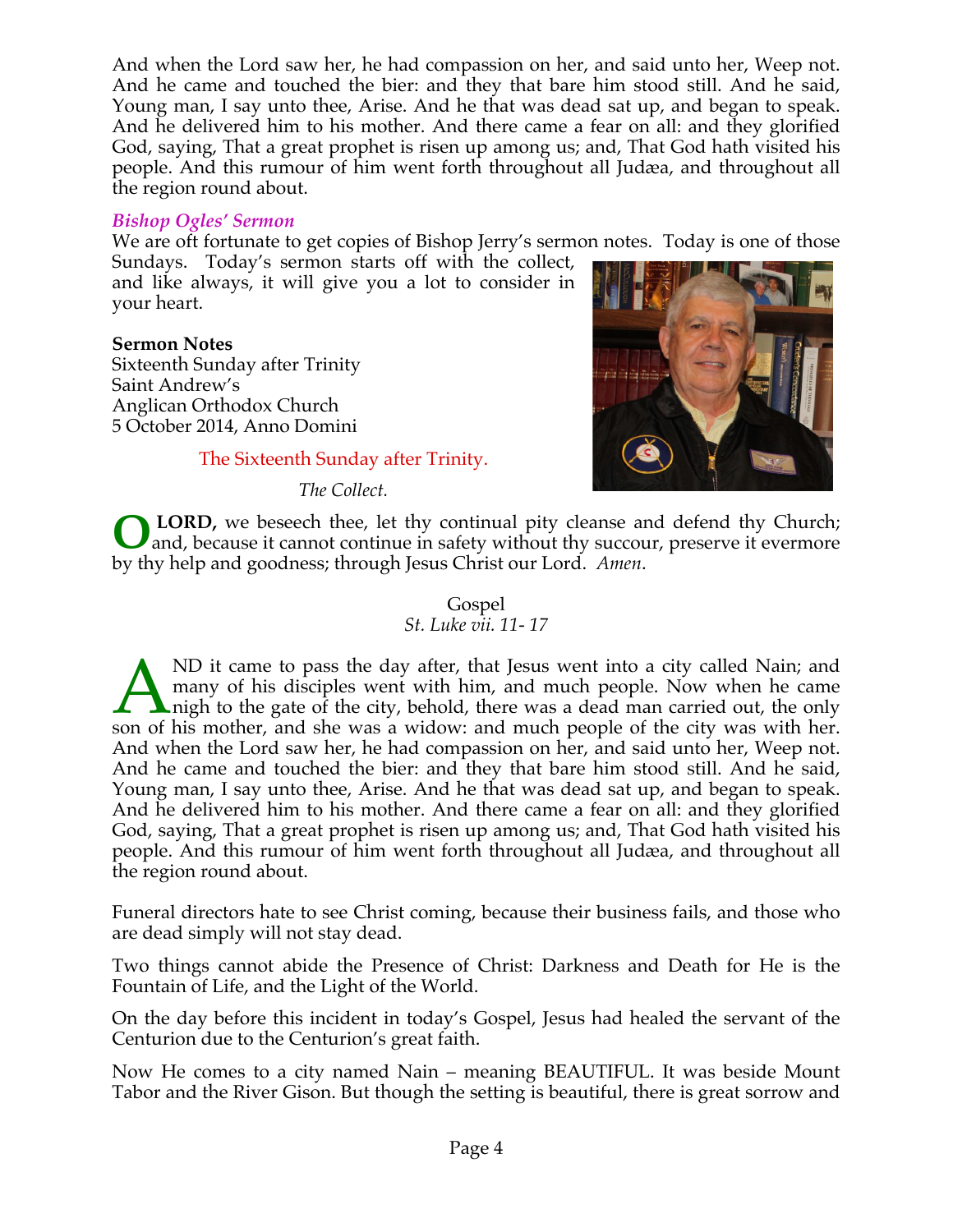mourning in Nain today. The only son of a widow woman had died.

Outward beauty does not necessarily lead to inward joy.

The young man was all that the widow had left in Nain – and in the world. Now, like her husband, this young man too had died. Such sorrow of the mother cannot be imagined by those who have not suffered a similar loss. Her entire life was lying dead on a funeral bier. Now, instead of seeing grandchildren being born of him, she followed on to the sad destination of a grave in Beautiful Nain.

Death, too, is abject darkness – and it has its origin in the works of Satan at the Garden in Eden.

Now comes Light and Life in the form of Jesus Christ to the gates of the city.

In Christ, death has no being – it is only a sleep and not a cessation of life.

*AND it came to pass the day after* (the Centurion's servant healed at Capernaum)*, that Jesus went into a city called Nain; and many of his disciples went with him*(not only the apostles, but many other followers)*, and much people* (some out of faith, others out of curiosity)*.*

Today, too, many follow Jesus – even in churches - for the wrong reason – curiosity, social or business advantage, and pride.

*Now when he came nigh to the gate of the city, behold, there was a dead man carried out, the only son of his mother, and she was a widow: and much people of the city was with her.*

Just the day before, Jesus had healed a sick man owing to the faith of his master. Today He will raise a man to life without any expression of faith whatsoever. Why?

First, of all, Jesus saw the great mourning of the widow and others, and took compassion on her. Love will overcome every barrier – even a failure of faith.

Secondly, the dead know nothing at all. They are unable to respond in faith. This is true of the physically living sinner who is dead in trespasses and sin. He is unable to turn and of his own power in faith.

In the face of inordinate grief, the Lord does not lay the woman's sin to her charge as a perquisite to satisfy the longings of her heart.

*And when the Lord saw her, he had compassion on her, and said unto her, Weep not.* When the Lord appears on the scene, there is never need for weeping. He always comforts the hurting without reservation.

*And he came and touched the bier: and they that bare him stood still.* All that Christ touches stands still in awe of Him. There is nothing dead that can remain so when Christ touches it.

*And he said, Young man, I say unto thee, Arise. And he that was dead sat up, and began to speak. And he delivered him to his mother.* Jesus spoke directly to the young man; else every grave in the land would have been opened. He speaks to the dead, ARISE!

Those whom He calls from the death of sin, He calls to ARISE from their pig sties and come unto Him. Jesus restores to the believer what death takes away, for in Christ, there is no death – only a sleeping.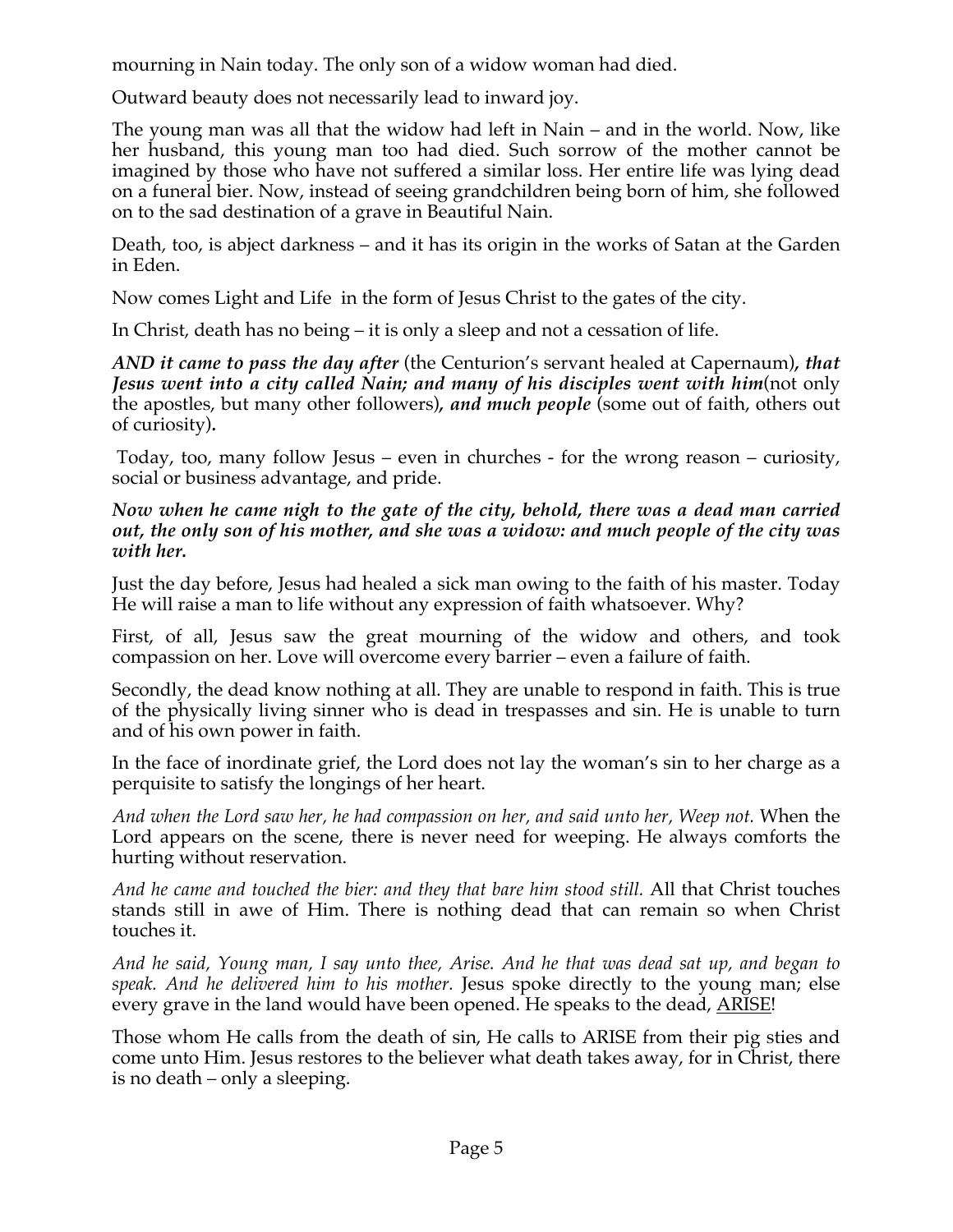The early beginning of faith starts with fear, "*And there came a fear on all: and they glorified God, saying, That a great prophet is risen up among us; and, That God hath visited his people.*" And faith ends with glorifying God.

What was the result of this miracle? Remember, there was no telephone or television in those days – no radio or newspapers: "*And this rumour of him went forth throughout all Judaea, and throughout all the region round about.*" Not only was the news wafted about in Judaea, but all around that entire region of Palestine – and all by means of witnesses testifying to what Jesus had done.

What about you? Are your tongues frozen, or do you share this good news of Christ with all who will listen?

### *Sermon* -*Reverend Jack Arnold - Time and Action Church of the Faithful Centurion - Descanso, California*

Today's sermon tied the Collect, Epistle and Gospel together and talked, as is oft the



case, of the need for action, not simply diction.

Consider the words of the Collect, "...let thy continual pity cleanse and defend thy Church; and, because it cannot continue in safety without thy succour, preserve it evermore by thy help and goodness ..."

When the Collect talks about the church, just like last week, it is not talking about buildings; it is talking about us. Each of us; all of us and together. We need God's help (pity) to keep the group of us together following His Will, for without His Help (Holy Ghost) we are doomed to utter failure. We can see this in the church today. Many churches are leaving the Bible used for over 2,000

years and adopting newfangled translations which mangle His Word. When they leave the theology Christ gave to us, they soon find they are on a broad easy path paved with smooth talking New Age pagan theology. The problem is that Heaven is at the end of a hard and narrow uphill trail. The easy downhill trail does not lead to the summit. That seemingly easy way leads to the Pit. The way of the easy to read Bibles with their corrupt non Received Text manuscripts is not the way to go. This proves the truth of this collect, that without His help, we are doomed. With His Help, we are set for success for evermore. He offers, do we accept?

That leads us to Saint Paul's point: If we will open our hearts to God, He will send the Holy Ghost to fill our hearts with Love, Courage, Inspiration, Tenacity and Confidence, to mention just a few helpful additions to our portfolio. In short, all of the things that will help our character development. He offers all of these things for our benefit, so that we will be successful for Him. We have to accept this offer by opening our hearts to Him. One of my favorite cartoon strips *Calvin and Hobbes*, oft has great moral lessons. Calvin's dad so very often reminds Calvin that doing one's duty in the face of adversity builds character. It also strengths the soul building trust in God. If we will open our hearts to Him, our ears will hear the command "... Arise." When we rise, we rise with the confidence of immortals and can conquer any obstacle. We will have died in our old sinful ways and are resurrected like our Lord in a new spirit and a new birth of everlasting freedom. But, without an open heart, our ears will never hear the command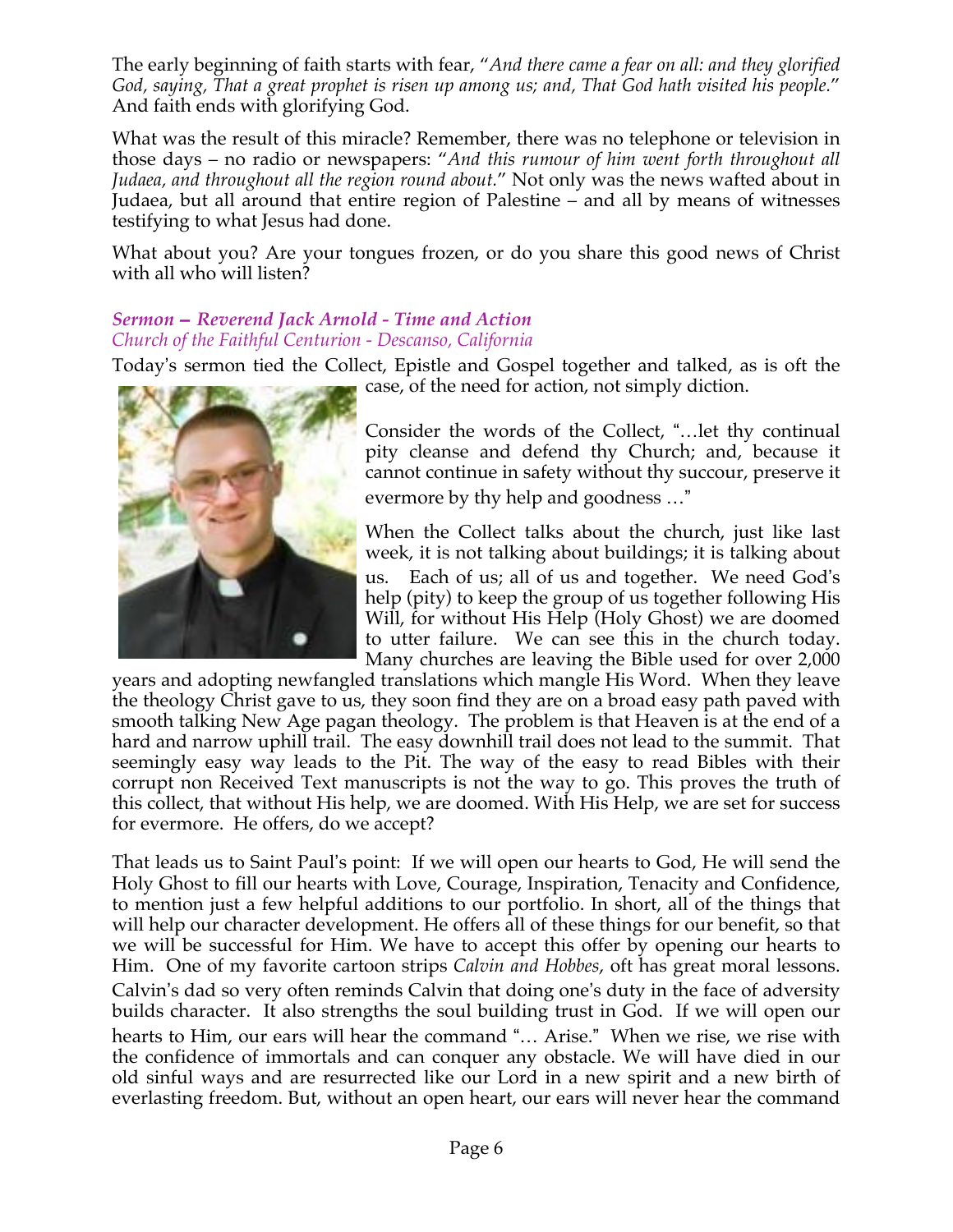directed to our soul, "... Arise." We will be dead to eternity. There are none so deaf as those who will not hear.

Open your heart to our Lord and arise. Arise; go forth with Love, Courage, Inspiration, Tenacity and Confidence to fight the battle our Lord leads us into.

All Jesus asks is that we follow Him. That is all follow Him. But, words mean something. The word follow is very important.

I have heard my dad say many times in the military fighter world the strongest acceptance and recognition of excellence that can be given is, "You lead; I'll follow." For to do so is to put your life in the other's hands. Literally, completely and without question. It is a matter of putting the light on the star and hanging in there. It is said by few to an even smaller number. When you break out of the cloud after an hour of *GE-28 Volt* burning in your retina and see the runway or pop over the ridge after a half hour of dodging trees and triple A and the target is right there in the reticle, or gunsight, it is all okay. Sometimes in between, it does not seem like it will turn out that way. What makes you keep the light on the star is trust. Just like the Marines in World War II had to put their trust in their squad/platoon/company leader that they would be able to outfight the Japanese for example. Even through the hell of battle, they surely must have felt relief when they were able to finally push the Japanese out of the islands. Like them, we have to trust God to get us through whatever hell the enemy can throw at us. I see this as another aspect of that truth. The numbers are different in the case of God. We all (unlikely to happen) need to put our lives in the hands of a small number (that would be ONE).

We need recognize who has the ability, the power, the perfection in leadership and have that trust to say, "You lead; I'll follow." I believe that is what Jesus expects from us in regard to our entire life. We may get out of position or even go lost wingman on the odd occasion, but he expects us to Our very best to follow His lead and stay in position. Hard to do if your eye is not padlocked on Him.

I might add, as ministers of our Lord, we have a similar responsibility to those who would follow us here on earth. And we have to work even harder, for created by a perfect God, we are imperfect creatures with free will. A problematic combination. We must strive for a correct attitude, heading, stability and predictability in our path so that we can be followed towards that final destination that marks a successful mission. We must always be checking our navigational instruments of the Holy Sciotures and our navigator the Holy Ghost, to ensure that we are following on the right heading.

When Saint Luke relates the story of the Widow of Nain, it is more than just a simple miracle.

In those days, a widow with only one son had little, a widow with no son was in deep trouble. Jesus took compassion on her and also took the opportunity to make His power evident. He came to the bier, and touched it saying, Young man, I say unto thee, Arise." The young man arose and began to speak; whereupon Jesus brought him to his mother. Not surprisingly, news of this event was spread "forth throughout all Judæa, and throughout all the region round about." Like the young man, we are dead to eternity until we hear the command "... Arise." If we hear and act on that command, we have eternal life, just like the young man, it starts right then! Eternal life doesn't start when you take your last breath, it starts when you take your first breath!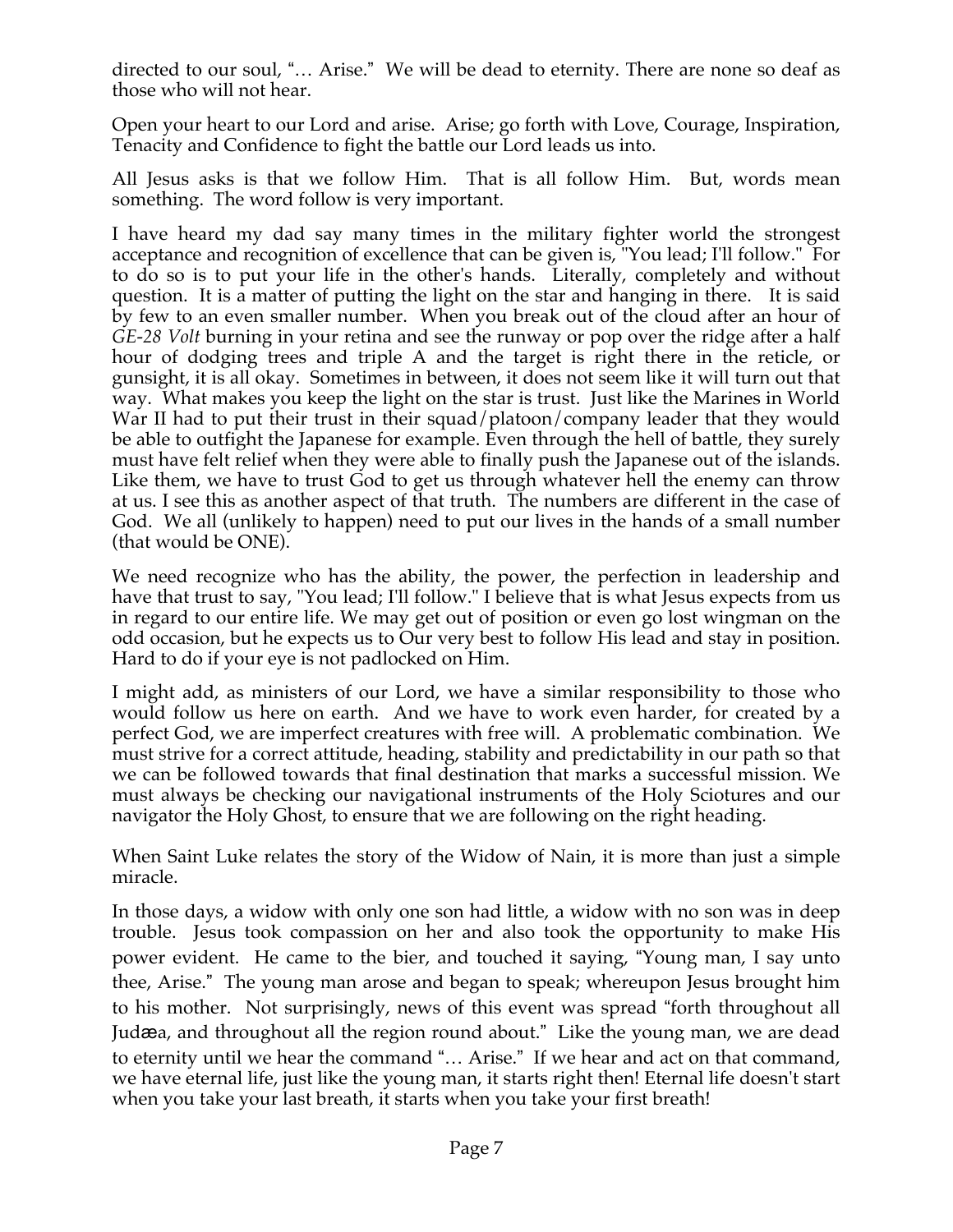Also, please take note Jesus ACTED. He did not just tell the widow He was sorry, so very sorry; He actually did what He could to help her. He can do more than we can, but we can do more than we do and we can certainly do more than just talk. Words are very nice, but do not mean a whole lot unless they are backed by words.

If we truly have faith, then we will have good actions that will follow with that faith. If we only speak with our lips and do not have good actions, then we do not have any faith. However, if we do truly have faith, then we will speak the right things and do the right things.

Action, not diction, is what counts in the end.

Heaven is at the end of a hard and narrow uphill trail. The easy downhill trail does not lead to the summit.

The time is now, not tomorrow. The time has come, indeed. How will you ACT?

It is by our actions we are known.

## **Be of God - Live of God - Act of God**

# *Sermon – Reverend Hap Arnold - Time and Action Church of the Faithful Centurion - Descanso, California*

Rev Jack tied the Collect, Epistle and Gospel together today. I just want to take a few



minutes to talk more about the Gospel. First, Saint Luke, the physician, wrote one long book, because books were written on scrolls in those days, the book was too big. So, it was a two scroll book. We know the first scroll as the Book of Luke. The second is called The Acts of the Apostles.

Acts, not thoughts, words, meditations, hopes, dreams, worries. Actually in both books, Luke describes ACTS.

When you read the Bible, notice it is about ACTION, not DICTION. It is what you do that counts, not what you claim to believe.

There is a lot of talk among Christians about salvation. Are we saved because Christ somehow makes us better people? To use one of Saint Paul's favorite phrases, "God forbid." It is through Christ's faith and our confession of that faith that we are saved. Through Him we gain eternal life. Eternal life, by the way, starts now; not at death. A side note, are you living as if you will live forever? Your life does not end when your body "gives up the Ghost." You will live on in your true home. You want to live so it is a pleasant home.

So, what of good works? Can you get into heaven by doing good works?

NO

So, I don't need to do good works?

NO

You need to believe on the name of our Lord Jesus Christ and keep His Commandments.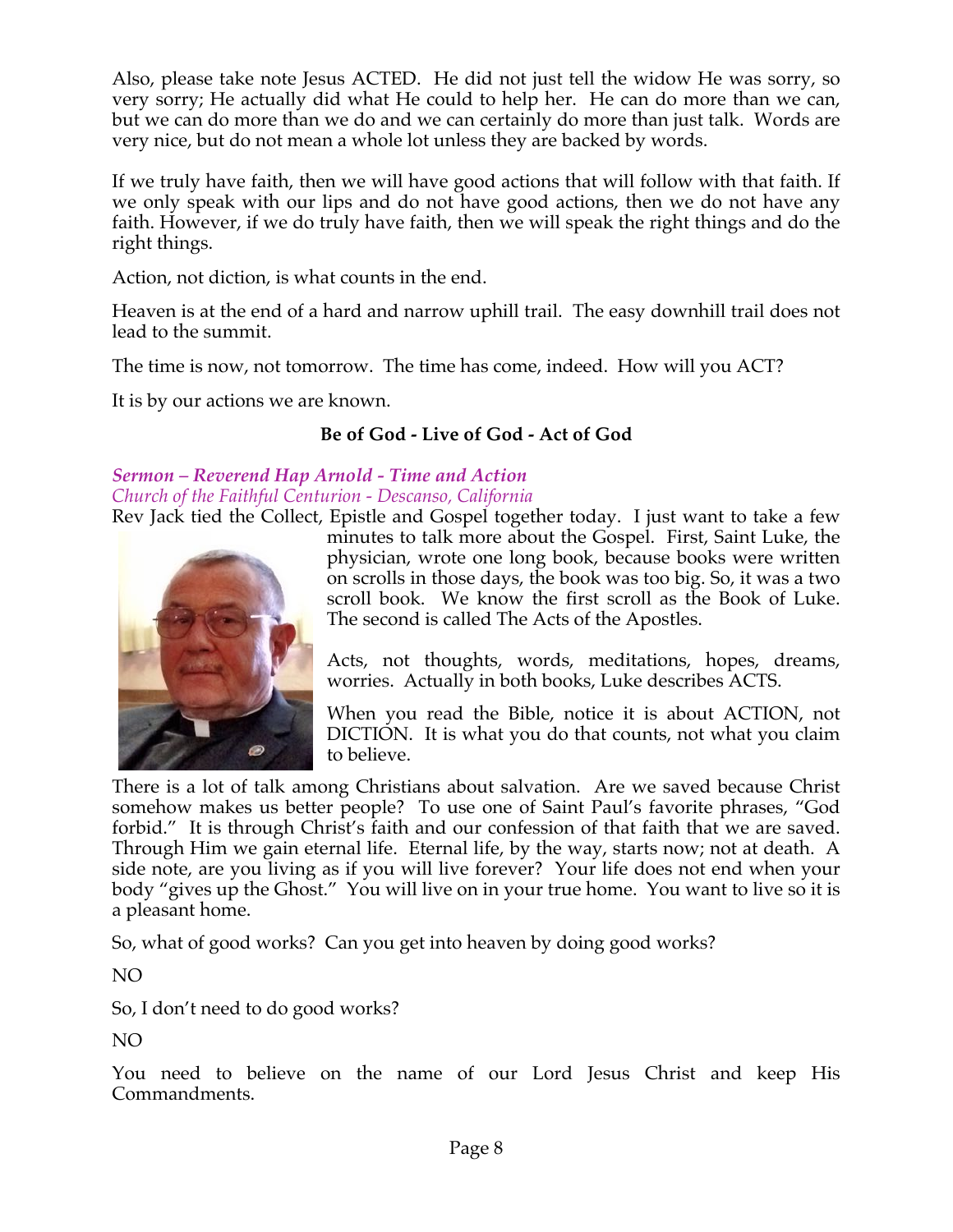What that means is that if you actually believe, your nature will be to do good things, thus while you are saved by faith alone, once saved you are going to do good things?

So, what does all this have to do with the Gospel?

As Jesus came into Nain, a funeral procession was coming out. A widow had lost her only son. Today loss of a son, an only son at that, is devastating. For a widow to lose her son, even worse as she then has little to rely on. In those days, there was not only the spiritual problem, but a financial one. There were no social services or public aid, if your family did not take care of you, you starved. Her end was near.

Jesus saw this and ACTED. He did not merely tell her how sorry He was, how things could get better. He MADE them better.

In a sense, without Him in our lives, we are dead men walking. Our time here on earth will be over and we go into the Pit. As with the widow's son, Jesus offers to raise us from the dead into a life which goes on through eternity.

His offer, our choice.

Will you accept His offer of life? Will you sit up and speak?

Would you prefer the "comfort of death" or the luxury of life?

I know you have heard this before and recently at that, but:

Action, not diction, is what counts.

Heaven is at the end of a hard and narrow uphill trail. The easy downhill trail does not lead to the summit.

The time is now, not tomorrow. The time has come, indeed. How will you ACT?

It is by our actions we are known.

## **Be of God - Live of God - Act of God**

### *Bishop Dennis Campbell's Sermon*

Bishop Dennis is a brilliant speaker. He is able to take biblical precepts and make them



perfectly understandable, even to me. Oft he provides the text of his sermons and I take the utmost pleasure in passing them on:

> **God Hath Visited His People** Luke 7:11-17 Sixteenth Sunday after Trinity October 5, 2014

Before we begin to look at the Scriptures for today I ask you to turn to page 212 of the Prayer Book and look at

the Collect for today, the Sixteenth Sunday after Trinity. As Anglicans we follow an annual cycle of prayer, worship, and Scripture reading. This is a practice followed by God's people for many thousands of years, and it is part of our identity as Holy Trinity Anglican Church and as members of the Anglican Orthodox Church. This is a wonderful blessing, for in the cycle of prayer we are guided and instructed in the faith once delivered to the saints. We are not simply left to our own devices to learn the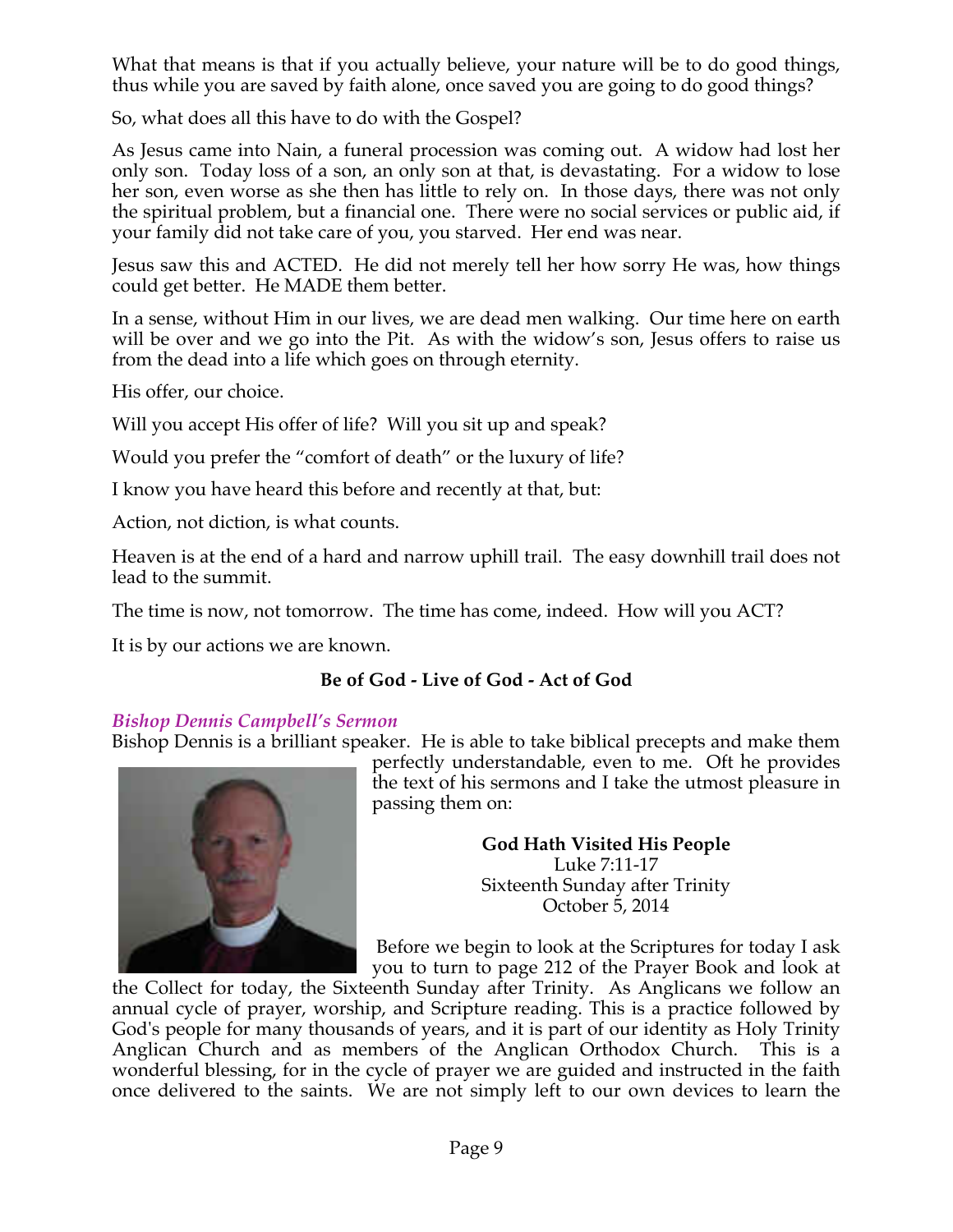Bible's content and meaning. We are led into the Word in a way that helps us learn its content and its message, and, at the same time, makes it part of the way we think, and respond to life and God. The more you follow our cycle of worship and Scripture, the more you will understand the Bible, and, the more you understand the Bible, the more you will be filled with the fullness of God. This takes some effort and perseverance. Actually, it takes years of hard work and dedication. So, if you seem to be floundering a little, be patient and keep going. The rewards are worth the effort.

Each week of the cycle of prayer begins with Sunday, of course, and assumes that the people of God will not forsake the assembly, but will come together to worship God. Each Sunday is assigned Scripture readings and a Collect, which is a prayer that sets forth the doctrine, Scriptural event, or exhortation for that Sunday, and the week that follows. Sometimes the connection between the Collect and the Scriptures is plain and obvious. Sometimes it is less obvious, and today, I think, is one of those less obvious days. So let's look at the Collect for today. Please read and listen thoughtfully as I read it aloud.

 **LORD,** we beseech thee, let thy continual pity cleanse and defend thy Church; and, because it cannot continue in safety without thy succour, preserve it evermore by thy help and goodness; through Jesus Christ our Lord. *Amen*. **O**

The point of the Collect, and the Scriptures for this morning, is that God is able and willing to continually cleanse, defend, succour, and preserve His Church by His continual help and goodness. Let me show how this point is made.

First, we are shown that God is able to help us. This is shown first in the Epistle, Ephesians 3:13-21. The Apostle Paul, who was the human utensil through whom God gave the Book of Ephesians, tells us God is with him even in his tribulations. Paul's tribulations were many. He lost everything in the service of Christ; he was persecuted, stoned and beaten, shipwrecked, imprisoned, and finally executed for being a Christian. Yet he endured it all with a peaceful heart, writing in Romans 8:18 that the "sufferings of this present time are not worthy to be compared with the glory which shall be revealed in us." He does not promise that God will keep us from the pains and trials of life. He does tell us we can be strengthened by His Spirit in the inner man, that we can have Christ dwelling in our hearts by faith, that we can be rooted and grounded in love, that we can be enabled to understand the great things of the mysteries of God, that we can know the love of Christ, and that we, you and I, sinners that we are, unworthy as we are, can be filled with all the fullness of God (Eph. 3:16-19). These are powerful statements. These are staggering words. I think that if we ever felt their full impact it would be like being hit by a train, except the result would not be pain and death, it would be life and joy. Can these things be true? Yes, God is able to do them. He is able to do "exceeding abundantly above all that we ask or think" (Eph 3:20).

Second, the ability of Christ to help us is shown in the raising of the dead man. There is such a tender encouragement to faith in these verses of Luke's Gospel. We see Christ's compassion on the man and his mother, just as He has compassion on us in our physical and spiritual needs. We see Christ move intentionally to the man, just as He intentionally comes to us in the Incarnation, in His Word, Spirit, and the means of grace. We see Him touch the bier, as He touches our lives with His love and healing. We hear Him speak, "Arise," just as He calls us to arise from our spiritual death in trespasses and sins. And He delivers him to His mother, just as He delivers all who believe and trust in Him to His Father in Heaven forever.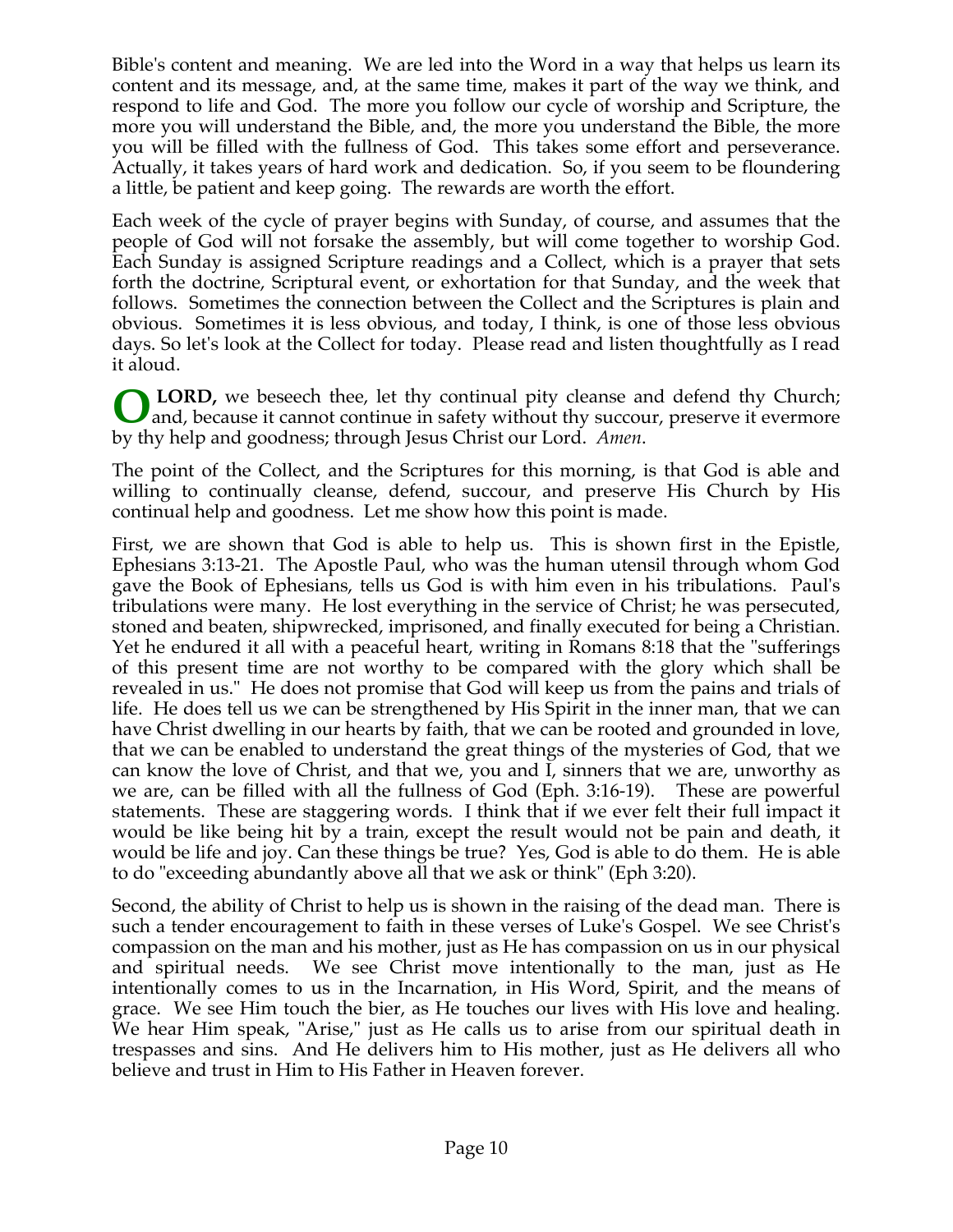The man had been dead for three days. His flesh was showing signs that he was not sleeping or in a coma. He was dead. Only God can restore life to such a corpse. Thus the people were correct who said, "God hath visited His people" (Lk. 7:16). Surely such a One as this is able to succour and help His people no matter what trials we may face. "Our God whom we serve is able to deliver" (Dan. 3:17).

To be able to do something is one thing; to be willing is something else. Indeed to be able is almost meaningless if one is unwilling. But our Lord is both able and willing to help us. Our reading from Luke's Gospel today was chosen carefully because it shows that Christ is willing. Most people, hearing me say that, will think I am referring to the Lord's compassion and raising of the dead man. Indeed there is great willingness to help seen here. Our Lord was not asked to help this man. No one came to Him to seek His aid. The people probably thought He couldn't help, for, though He had healed many sick, He had not raised anyone from the dead at this point in His ministry. So the people probably never thought of asking Him to raise this man. Jesus took the initiative. Jesus went to the funeral bier. Jesus touched the man. Jesus gave life to the body. He was the initiator. He was proactive. He acted on the basis of His compassion. He is willing.

But something else in the passage also shows the willingness of Christ, and it is what I really want to emphasise today. It is found in the words of the witnesses, "God hath visited His people." To "visit," in this case, means to come with the intention of caring for someone or something. It is to come with the intention of making things right, of helping. It means that Christ came into this world to help us. He came primarily to help us spiritually. He came into the world to seek and to save that which was lost. He came to save sinners. He came to give His life as the ransom for our sins. He came to take us back to God. Indeed, God was in Christ reconciling the world unto Himself. But He also came to help us in this world, in all our troubles and needs and sorrows, and joys. "Come unto me... and I will give you rest" is a promise for both this world and the next, and when He exhorted us to consider the lilies wasn't He promising to be with us and care for us in this world?

And so we come to the conclusion, which is simply, seek Him, and trust Him. Seek Him in time of trouble. Ask Him to help you bear your burdens. Ask Him to help you bear your sorrows and problems. Ask Him to make you strong to bear your cross. Ask Him to help you be content in whatever circumstances He places you. Ask Him to help you believe that all things work together for good to those who love Him. Run to Him and seek His help. "Seek and ye shall find."

And then, trust Him. I think trust is the real message I am trying to get across today. It is the message of the Scripture texts and it is the message of the Collect. Why would we pray that God would help and succour us if we do not trust Him to actually do it? Why would the Bible tell us of a willing and able Saviour if it does not mean for us to trust in Him? Dearly beloved, I beseech you, seek and trust His help. Truly pray with me,

**LORD,** we beseech thee, let thy continual pity cleanse and defend thy Church; and, because it cannot continue in safety without thy succour, preserve it evermore by thy help and goodness; through Jesus Christ our Lord. *Amen*. **O**

-- +Dennis Campbell Bishop, Anglican Orthodox Church Diocese of Virginia Rector, Holy Trinity Anglican Orthodox Church - Powhatan, Virginia www.HolyTrinityAnglicanOrthodoxChurch.org www.lifeinthescriptures.blogspot.com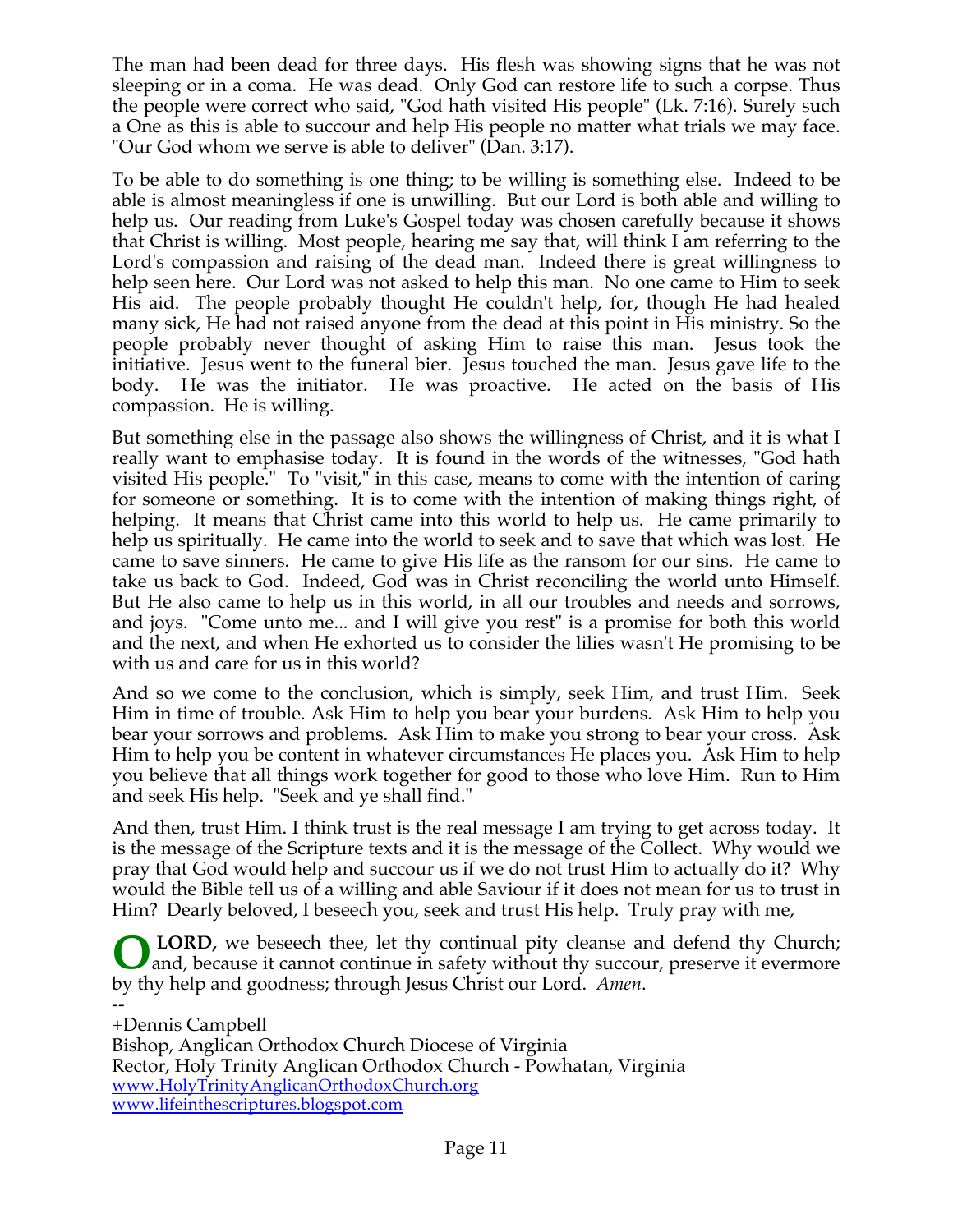### *Rev Bryan Dabney of Saint John's Sunday Sermon*

We are fortunate to have Bryan's Sunday Sermon. If you want people to come to The



Truth, you have to speak the truth, expouse the truth and live the truth. This is really a good piece and I commend it to your careful reading.

#### **Sixteenth Sunday after Trinity**

In today's epistle we heard the hopeful words of the apostle: ...that Christ may dwell in your hearts by faith; that ye, being rooted and

grounded in love, may be able to comprehend with all saints what is the breadth, and length, and depth, and height; to know the love of Christ which passeth knowledge, that ye might be filled with the fulness of God (Ephesians 3:17-18). St. Paul then went on to pen the following uplifting affirmation ( Ephesians 3:20-21): Now unto him that is able to do exceeding abundantly above all that we ask or think, according to the power that worketh in us, unto him be glory in the church by Christ Jesus throughout all ages, world without end. Amen. The Rev. Matthew Henry once noted that, "There is an inexhaustible fullness of grace and mercy in God which the prayers of all the saints can never draw dry. Whatever we may ask or think, still God is able to do more, abundantly more. We should encourage our faith by a consideration of his allsufficiency and almighty power."

In another place, the apostle Paul advised Christians to ... put ye on the Lord Jesus Christ, and make not provision for the flesh, to fulfil the lusts thereof (Romans 13:14). In our reliance upon God, we ought to avoid asking for those things which will merely slake our lusts. God knows what we are asking for, and he knows what the consequences will be should he give them to us. If we are asking amiss then we cannot expect such requests to be answered in the affirmative.

There is also an attendant matter with regard to our petitioning of God. If we expect him to fulfil our requests, then it is incumbent on us to accept that God is who he says he is as found within the pages of Scripture. In his first epistle, St. John wrote: Hereby know ye the Spirit of God: Every spirit that confesseth that Jesus Christ is come in the flesh is of God... (4:2) He also noted that, Whosoever shall confess that Jesus is the Son of God, God dwelleth in him, and he in God (4:15). Now one might think that every person who claims to be a Christian would be in agreement with these fundamentals of the faith. No doubt some still do. Nevertheless, there are a sizeable number who do not. These infidels have managed to gain control over the principal denominations of the modern church and are using them to peddle their false doctrines that cloud men's minds and thus keep them from discerning the true doctrines of Christianity. Said persons deny our Lord's virgin birth, resurrection, and ascension. They doubt that he will come again to judge and to rule over the earth. They denigrate Scripture by saying it is a compilation of myths, sagas or legends. They believe that the gospel writers spoke only of a man called Jesus— a good teacher who was executed by the Romans— but not the living Lord who rose again from death to life that Easter morn so long ago. They cannot teach a saving faith in the only begotten Son of God because they do not accept the living Christ as their Saviour.

Consider the survey which the Barna Group conducted awhile back regarding biblical truths. The participants were asked if they agreed with the following six statements:

- 1. Absolute moral truth exists;
- 2. The Bible is completely accurate in all of the principles it teaches;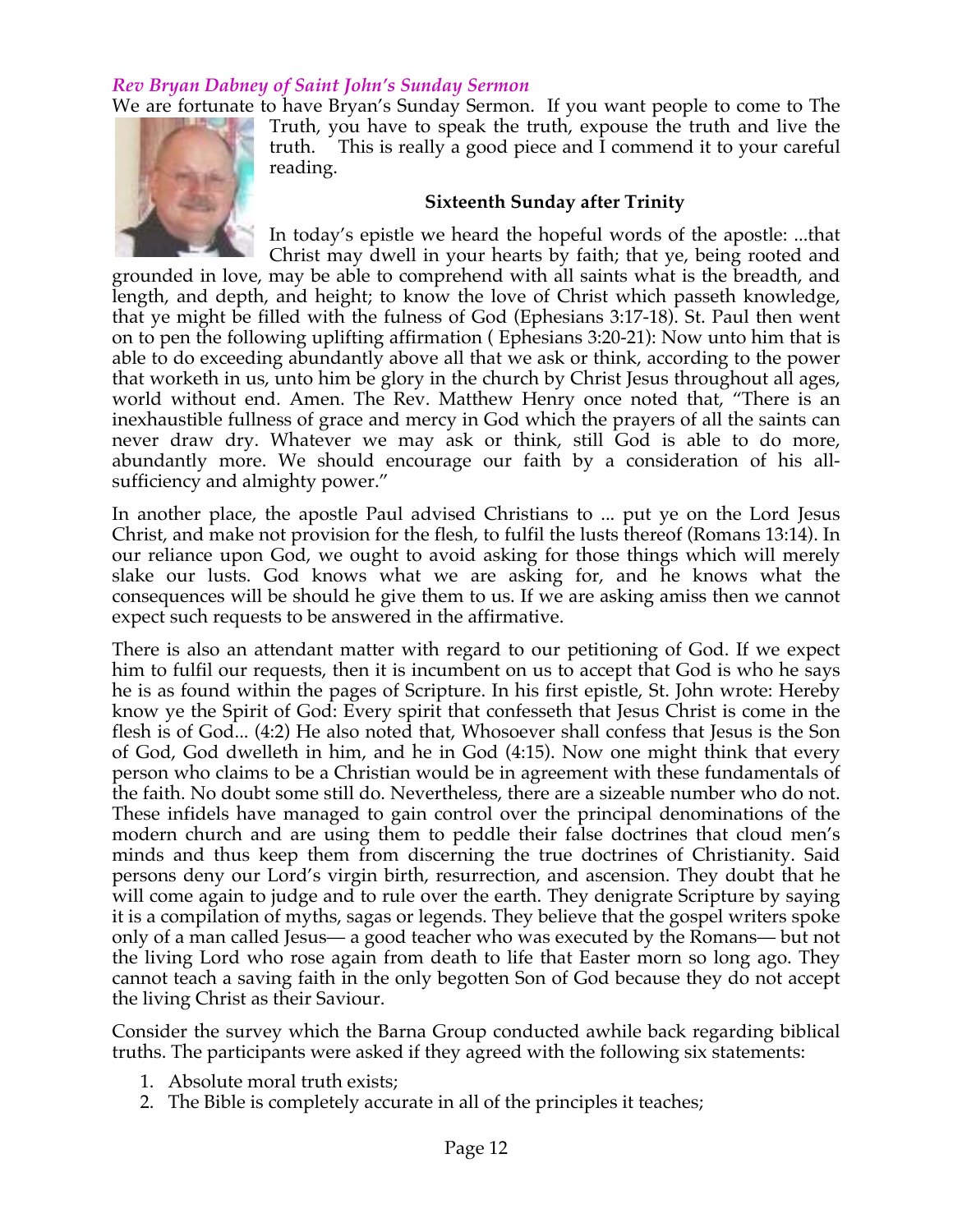- 3. Satan is a real being;
- 4. A person cannot earn their way into Heaven by trying to be good or by doing good works;
- 5. Jesus Christ lived a sinless life on earth;
- 6. God is the all-knowing, all powerful creator of the world who still rules the universe today.

Barna found that less than one percent of the participants agreed with all of those statements. That is disheartening to say the least because nearly every point mentioned by Barna was once an established teaching for much of the Christian Church nearly a century ago.

But Barna has not been the first to highlight the growing lack of faith in orthodox Christian teaching. Back in 1965, John Stormer warned about the growth of apostasy within the churches in his book entitled None Dare Call It Treason (pp. 131-132) wherein he noted that, "Redbook Magazine, in its August 1961 issue, published an article... based on interviews with 100 students at eight seminaries [which] found, 'that 56% of... ministerial students do not believe in the virgin birth of Jesus Christ... that 11% [denied] the divinity of Jesus... that many of the 89% who [affirmed the divinity of Jesus] wanted to define divinity to suit themselves. Belief in the immortality of man ranked as a major belief of only 2% and only 1% were convinced there will be a Second Coming of Christ... Only 29% believe in a real heaven and hell, 46% believe that Jesus ascended physically into heaven as described in [the gospel accounts].'" Rev. Stormer noted parenthetically that the last point revealed a contradiction in that "twice as many reported believing in the Ascension into heaven as believe in heaven." He then went on to credit "Modernist theologians" for their role in the furtherance of apostasy via their denial of the Bible's supernatural origins.

The Rev. EM Bounds once observed that, "The church is distinctly, preeminently, and absolutely a spiritual institution... Her ministers and doctrines have appeal, relevance, and power only when they are channels of the Holy Spirit. It is his indwelling and inspiration that give the church its divine character and accomplish its divine purposes." And what purposes has it been called to carry forth? Bounds supplied the answer: "Its purpose is to regenerate and sanctify the individual, to prepare him by purifying and training him for the high pursuits of eternal life. The church is like a net cast into the sea. The purpose is not to change the sea but to catch the fish... What if fishermen spent all their energies trying by some chemical process to change the essential elements of the sea, vainly hoping to improve the stock of fish? They would never catch any fish! If the church used this method, personal holiness would be impossible, and heaven would be stricken from our creed, life and hope. To attempt to save the world while ignoring the individual is not only Utopian but also destructive in every way."

St. John also reminded us in his first epistle to, Love not the world, neither the things that are in the world. If any man love the world, the love of the Father is not in him. For all that is in the world, the lust of the flesh, and the lust of the eyes, and the pride of life, is not of the Father, but is of the world. And the world passeth away, and the lust thereof: but he that doeth the will of God abideth for ever (2:15-17). How can Christ dwell in those who love the world in opposition to the expressed will of God the Father? He cannot. How can said folk understand the absolute need for salvation which Jesus Christ provides through his atoning work on Calvary's cross? They cannot.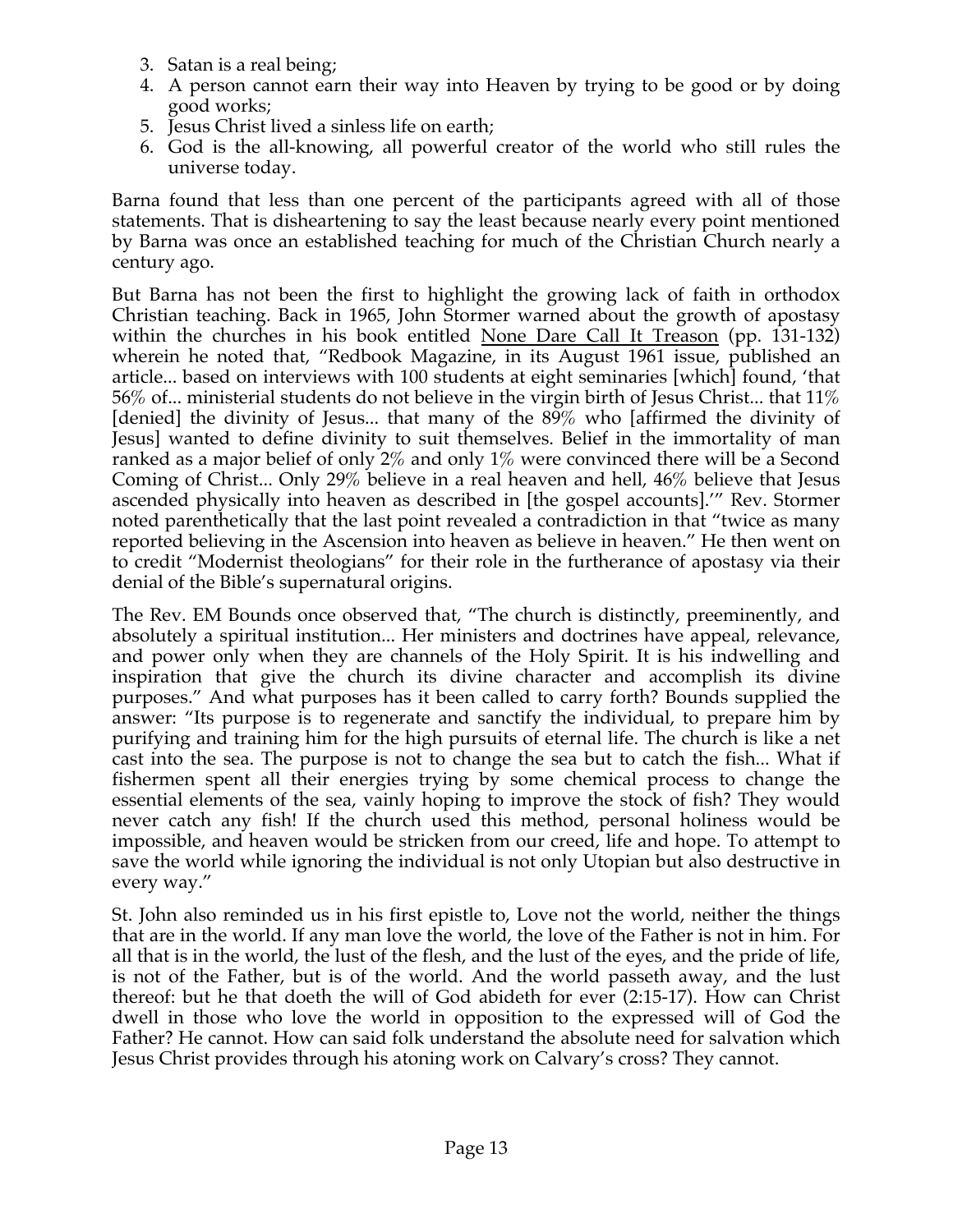The truth is that modern, Laodicean Christianity proclaims a flawed Jesus, relies on a compromised bible, and rejoices in a useless religion fit only to be cast out. Such churches are powerless to successfully proclaim the gospel without the permission of the Holy Ghost who will not assist them in their futile efforts. Why are so many young people leaving those churches? Because Modernist Christianity has so denigrated its doctrines and tenets as to render it a fruitless exercise. As the apostle Paul noted in his first epistle to the Corinthians, ...if there be no resurrection of the dead, then is Christ not risen: and if Christ be not risen, then is our preaching vain, and your faith is also vain (15:14)... And if Christ be not raised (15:17)... then they also which are fallen asleep in Christ are perished. If in this life only we have hope in Christ, we are of all men most miserable (15:18-19). Why follow the dead Christ of myth and legend which the modernist church teaches its congregants? From the Redbook and Barna Group surveys, we can clearly see that the path of apostasy by the Modernists has led to the wholesale rejection of Biblical Christianity which has, in turn, opened the door to a whole host of pagan cults and practices from man's ancient past. The early twentieth century writer, G. K. Chesterton once noted that, "When a man ceases to believe in God, he does not believe in nothing. He believes in anything." And so with the rejection of God comes the worship of all sorts of things and none of them will do the worshiper any good.

If one would have the benefits of the Christian religion, one must recognize that the true Christ of faith is the same as the Christ of history. One does not cancel out the other. To have Christ dwell in one's heart, one must accept Jesus Christ as the risen Lord— the only begotten Son of God— and then seek God's pardon for sin in his name. God expects us to come to him in faith believing, not in the faithlessness of unbelief.

Time is short, my friends, and there is no guarantee of success in winning those deceived back from the world, the flesh and the devil. If we are to have any success, we must present to the lost a clear and consistent gospel message that says what it means and means what it says. But such will not be devoid of difficulty. The Devil and his minions have done much to prepare the ground of their hearts for the bad seed of the world as opposed to the good seed of the Word. They have labored to spread tares among the wheat, bad fish among the good, apostates among the saints, and ravening wolves versus the true pastors and shepherds of our Lord. They have won victory after victory within the various denominations and now are poised to sweep away the last vestiges of sound doctrine within the very near future.

Nevertheless, we must not lose hope. Our Lord proclaimed that the Church cannot be overcome by evil, neither shall the gates of hell prevail against it. In spite of the seeming triumph of our adversary, we ought to have confidence that our Lord will prevail against the forces of darkness. God foresaw the rise of evil, has judged it, and will call an end to it in his time. Our duty is to occupy until he comes for us. The wretched figment of the modernist church is but the synagogue of Satan. It has no real power to save, and has only the power to destroy those of its membership. God's wrath will fall upon it much as he poured out his fury on Sodom and Gomorrah. Our job is to call out to the righteous who, like Lot, have had their souls vexed by the things they have witnessed within those churches.

If Christ dwells in us, then we must preach the word: be instant in season, out of season; reprove, rebuke, exhort with all longsuffering and doctrine. For the time will come when they will not endure sound doctrine; but after their own lusts shall they heap to themselves teachers, having itching ears; and they shall turn away their ears from the truth, and shall be turned unto fables (II St. Timothy 4:2- 4). Without a doubt we are in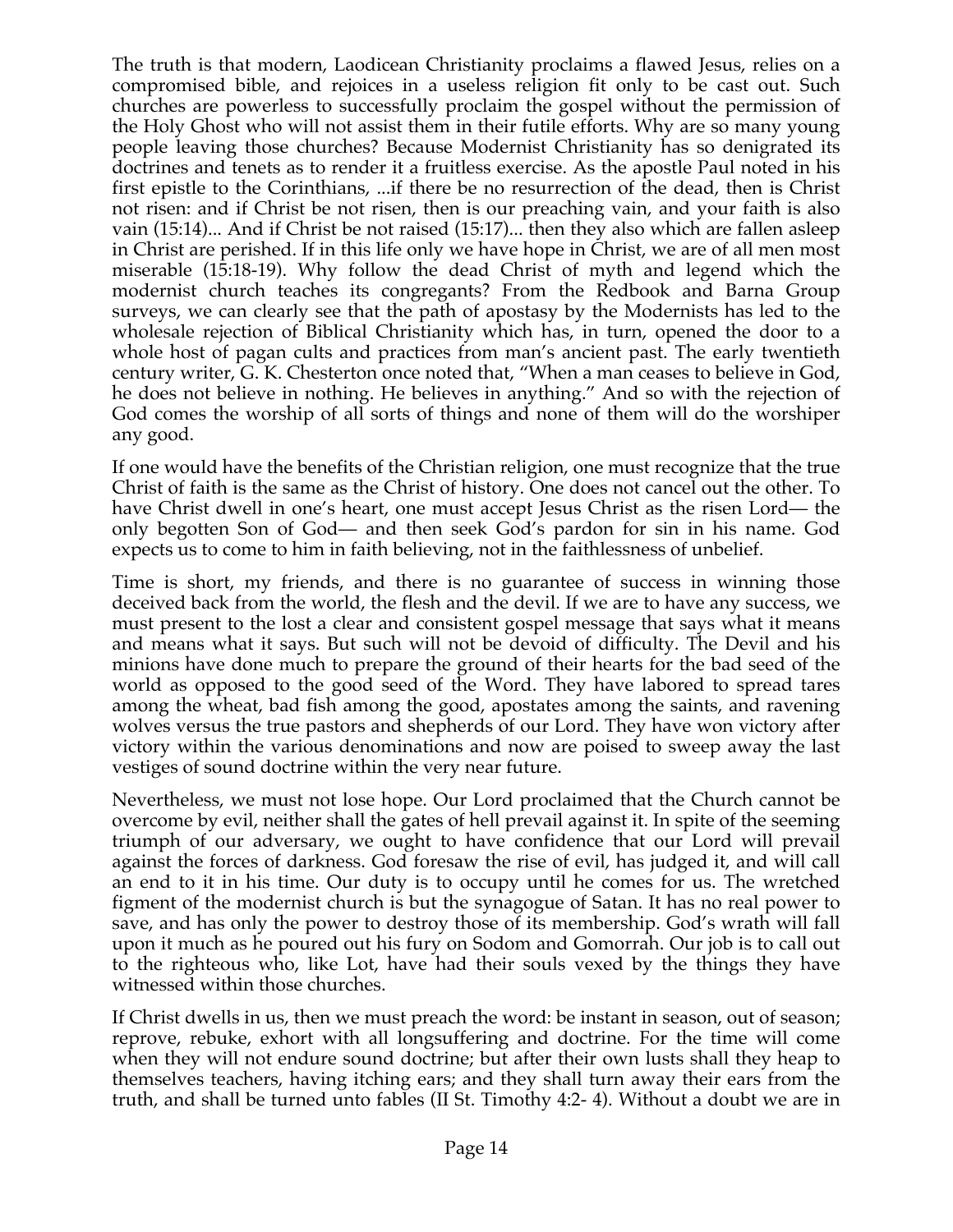such times as the apostle Paul has described. If we love the Lord, we will follow his word and commandment. Seek therefore then to be a beacon for the gospel. Spread the true message of Christ to those around you and live as becomes the name "Christian" proving that Jesus Christ does indeed dwell within your heart. Let us pray,

**OLY** and gracious God, grant to us the courage and the wherewithal to spread the **the first** to the gospel of christ to those who are as yet in darkness and the shadow of the gospel of Christ to those who are as yet in darkness and the shadow of death; that they being so informed might turn unto thee and give thee thanks for the free gift of salvation in his name; all of which we ask in the very name of thy Son and our Saviour, Jesus Christ. Amen.

Have a blessed week, Bryan+

## *After Church Hospitality*

We need snack pictures! Come on, help us out!

### *People in our Prayers* - http://faithfulcenturionprayerteam.blogspot.com/ **Why? Prayer is an extremely important activity.**

It is not that God knows not our needs, for He surely does. Yet, Jesus commanded us to ask God for those same needs. In addition to the obvious of asking God for help, offering thanksgiving and the like, prayer helps us focus our thoughts on how we might do God's work.

The Prayer Team of the Church of the Faithful Centurion was established to help our members and fellow Christians pray for those in need and to give thanks as well for the blessings we have been granted.

### **Who can be on the list? Do I have to be a member of the Church of the Faithful Centurion to be prayed for?**

No! The only qualification to be on the list is that you want our prayer team to pray for you. We are Christians and are happy to pray for you, no matter who you are. If you want help from God, you are our kind of people.

## **What is the commitment from the prayer team?**

Each member of the team will pray for the desired outcome at last once per day.

## **How do I get myself or someone else on the prayer list?**

You can email one of the prayer team leaders: Jack - jack@faithfulcenturion.org or Dru dru@ faithfulcenturion.org, or call the church office at (619) 659-3608 or fill out a prayer card at church.

### **What should I ask for?**

Depends on what you want. Some people merely want God to be asked to heal their ills and be mentioned by their first name, others want a specific outcome and / or have more of their personal information known to the team. Ask for what you want. It is your desire and need for prayer the team is attempting to meet. For typical examples, see the list below.

### **Updating the Team**

If you are on our prayer list, or if you have submitted a person that you have asked us to pray for, please update one of the team members or Hap in person, by telephone or email. It helps to be able to pray specifically for these individuals including their specific needs; plus if they get better, it is nice to give thanks!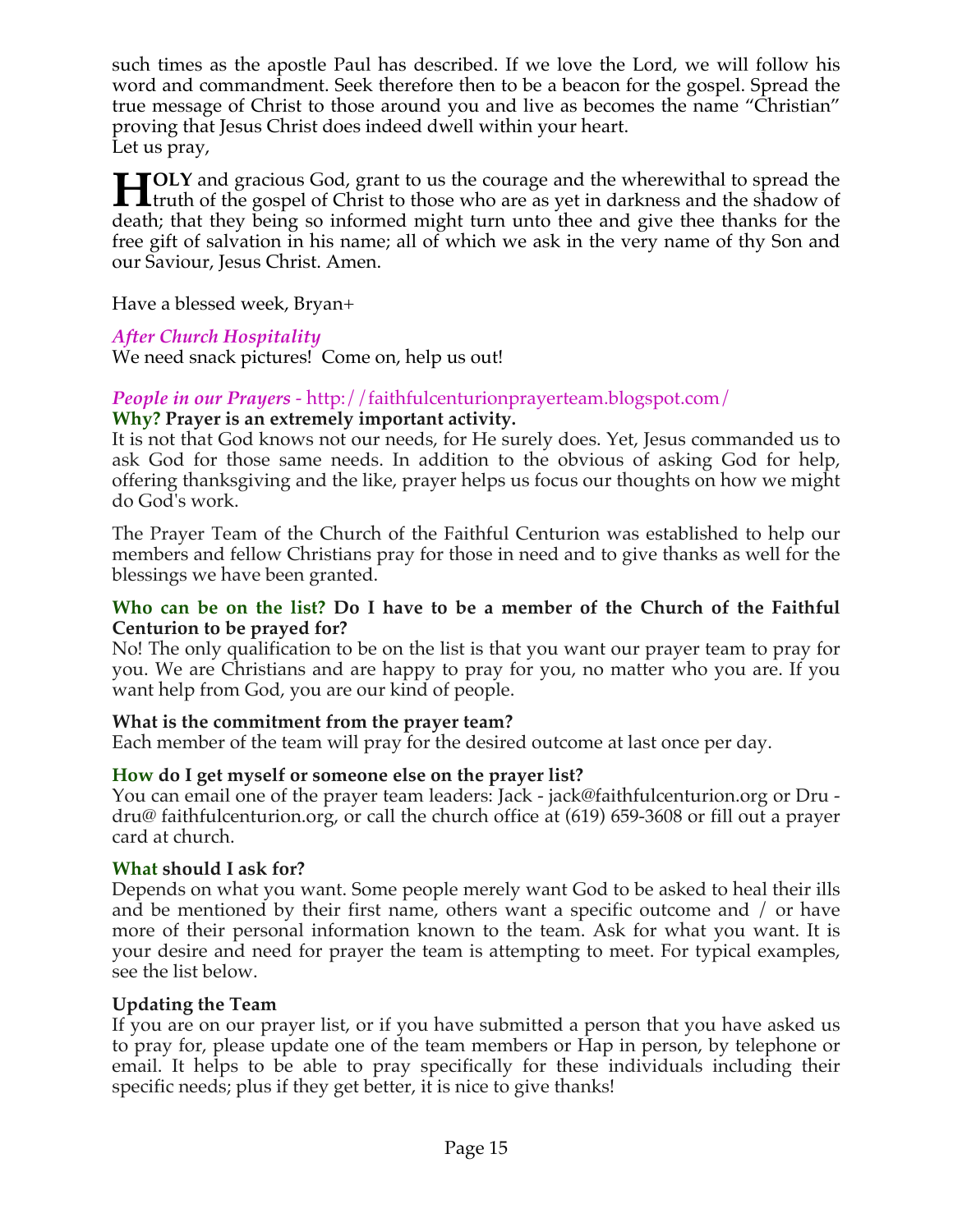Please note that on the yellow (maybe green or orange if you get an old one) cards at church, you can ask that those to be prayed for have their names disseminated to the prayer team. Those names will be said in church and appear here. Or, you can ask that their names and purpose be kept confidential, then only Hap will know to pray for them.

### *Prayer List Notice – If you have someone on the prayer list and their needs have changed, please let us know. We'd like to update our prayers to reflect the need and most important to give thanks!*

## *Travel*

*Jerry, Dru, Jack and Hap*, as well as many members of the AOC are on travel this week to the Biennial Meeting in Statesville, NC.

*Whitney Cruz* is on travel through the beginning of November to the United Kingdom and Europe. Pray for safe and enjoyable travels for her and peace of mind for her mom as she waits for Whitney's return.

## *Birthday*

*Mrs. Kay*, that is Kay Denton, celebrated her 70<sup>th</sup> birthday on 2 October 2014.

## *Move*

*The Thomas Family* is now in Okinawa for a second short tour. Please pray for this new assignment to go well for Kurt and for Mary and the kids to make new friends. In particular pray that Kristyna and Mitchell will develop good friends and schoolmates there so as to further their development as both Christians and citizens. Give thanks the safe move and ask for continued good developments.

## *Departed*

- *Jeffrey*, Jennifer's Father, passed away from complications of diabetes and kidney failure on 25 September 2014. Please give thanks for Jeffrey's time here on earth and pray for trust in the Lord, comfort and peace of mind for Jennifer and her family who of necessity remain behind.
- *Dennis Ogles, Jr.* Uncle, Friend and Compatriot of Bishop Jerry Ogles, passed away 29 August 2014. The Ogles family is very close and wonderful followers of our Lord. Please join them in giving thanks for Dennis' time here on earth and family and friends he left behind. You are known for what you do and his family tells the real story of his life. Please pray for his family who of necessity remain behind, that they might put their sorrow at the temporary separation on God's back, while they look forward, not back.

## *Nearing the end of their time here on earth*

- *Maggie* is nearing the end of her time here on earth. Please pray for Maggie and her husband Dub as she prepares to go home to be with her family who have gone before her. Pray for the faith of her family to build and the transition to be good.
- *Alan* is a victim of metastasized colon cancer already destroying his liver. His youngest sister has put aside her hard-earned career to care for her brother in these days on earth. Please pray for him as he prepares to go home to be with his family who have gone before him. Please pray for comfort, understanding, strength and guidance for Alan and his family who will of necessity remain behind.
- *Saundra* is in ICU with congestive heart failure after a heart operation. She is aged and frail. Saundra is near the end of her time here on earth. Please pray for comfort,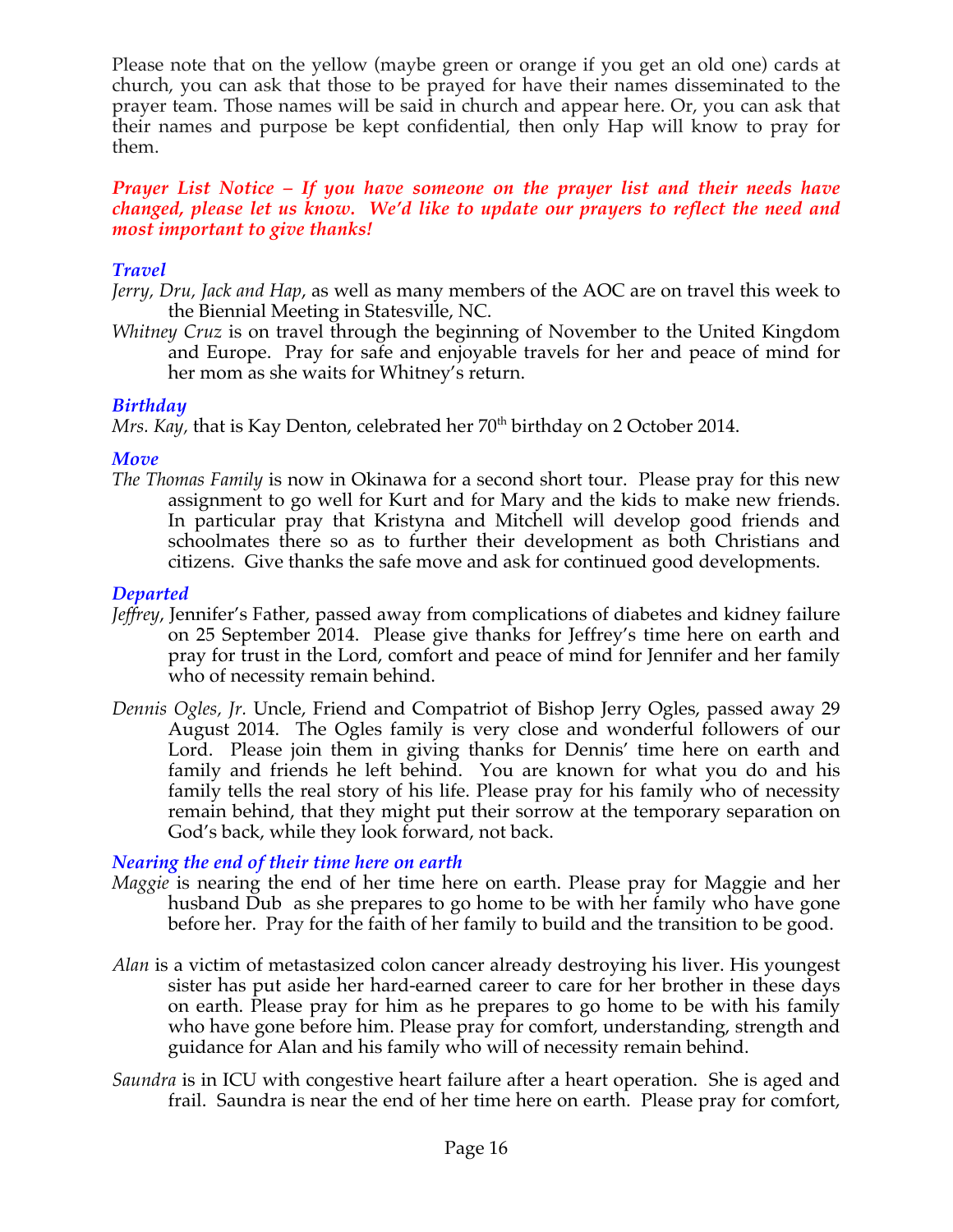understanding, strength and guidance for Saundra and her family who will of necessity remain behind. Pray for the love of God to stay foremost in their hearts.

*Polly* is in hospice care with dementia and spinal stenosis. Please pray for her as she prepares to go home to be with her family who have gone before her. Pray for the faith of her family to build and the transition to be good.

### *Homebound or Infirm*

- *Mary* is an elderly woman who has fallen four times in the last couple of days. Please pray the doctors find a reason for her falling and that God will stabilize, comfort and heal her.
- *Lily* is the caregiver of her elderly husband *Harold*; she fell down the stairs and has a break that will take six weeks before she can be on her feet again. Please pray for rapid healing for Lily and for a plan to form that will make things tolerable for both of them.
- *Martha and Irene* both have Alzheimer's Disease. Pray that their hearts will stay close to Jesus.
- *Walter* has many health issues and is growing weaker and weaker. Pray Walter will learn to be able to swallow correctly.
- *Joan* has had serious medical problems that have kept her confined. On 26 September 2013, she took a fall. Please pray that in the weeks ahead her health will remain stable.
- *Lou* has aspiration pneumonia. Please pray for the infection to be knocked down and for her continued recovery.
- *Norma, Sara's mother* is in a state of deteriorating health, both physically and mentally, with both dementia and Alzheimer's. She is slowly drifting away, though she still recognizes Sara and prayer gives her a sense of peace. Please pray for both Sara and her mother to put their cares and worries on God's shoulders so they can deal with the many problems involved.

### *In need of a miracle or understanding of God's Plan*

- *Lloyds' mother* is in the hospital because of heart failure. Please pray for a miraculous remission of the heart failure; that his mother's remaining time here on earth might be good. Help Lloyd and his mother and their family put their trust in the Lord and let Him carry their worry.
- *Sarah,* wife of Rev Geordie (AOC UK), has been treating for ovarian cancer. The treatment has not worked and she has been advised her time here on earth is short. Please pray for a miraculous remission; that Sarah's remaining time here on earth might be good. Help Sarah, Geordie and their family put their trust in the Lord and let Him carry their worry.
- *Leon McKay* suffered a stroke a few weeks back that has left him unable to speak and while undergoing evaluation the doctors also found he has a very aggressive cancer. Please pray for a miraculous remission; that Leon's remaining time here on earth might be good. Help Leon and his family put their trust in the Lord and let Him carry their worry.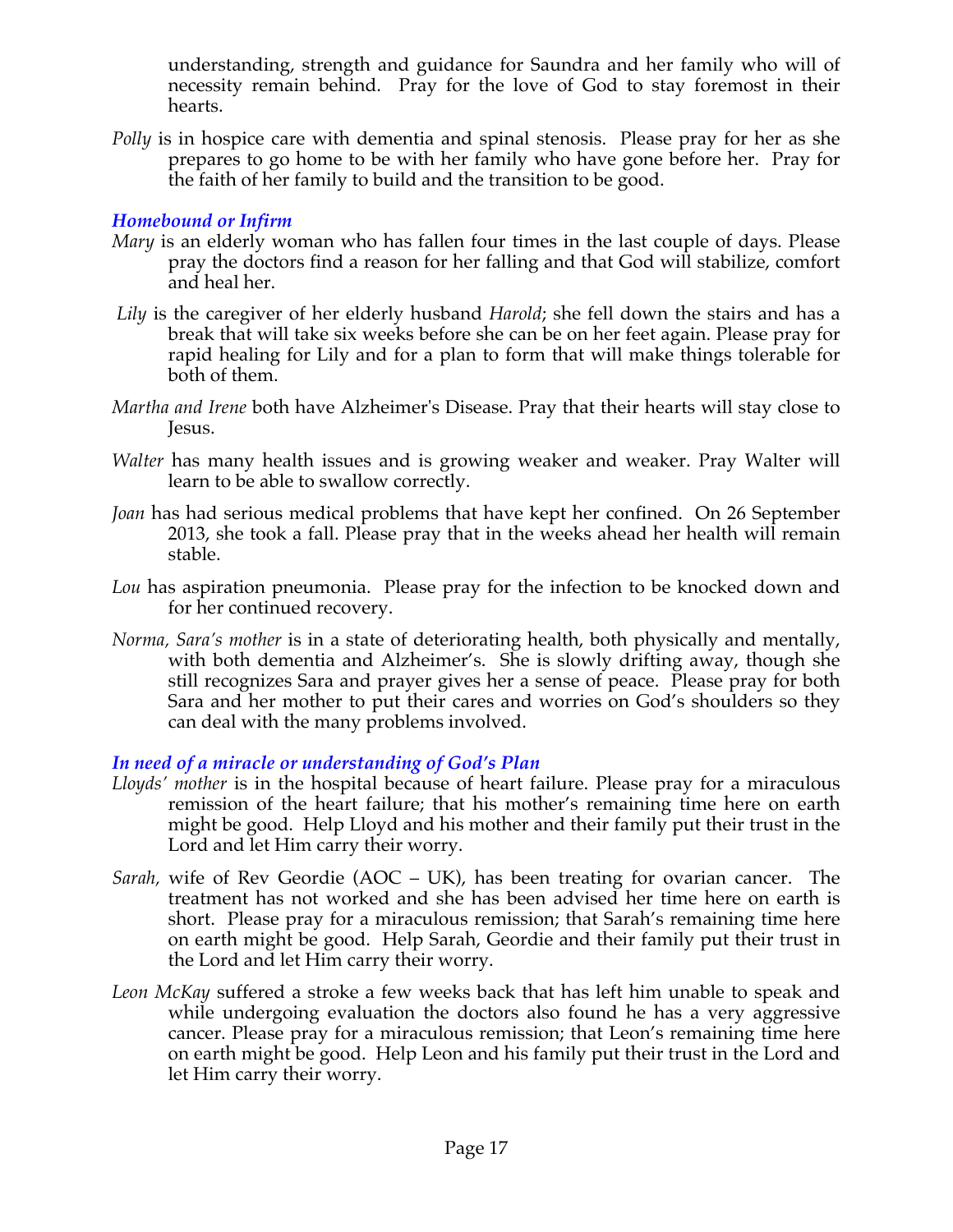- *Rev. Thomas Brooks* is not improving and being kept alive by artificial machines. Please pray for a miraculous recovery and if that not be God's Will, a rapid passing to home. Help Thomas' family put their trust in the Lord and let Him carry their worry
- *Ronnie* has kidney cancer that has spread and the surgeons are very concerned. Please pray the medical team to formulate a successful treatment plan and for a miraculous remission; that Ronnie's remaining time here on earth might be good. Help Ronnie and family put their trust in the Lord and let Him carry their worry.
- *Levi* was cancer free for 4 years and just discovered he has kidney cancer. Levi has a great deal of faith and said whether he is healed or God takes him home he will be fine. Please pray for the medical team to pay attention and to their best and for a good outcome. Pray also that Levi and family will be able to put their worry on God's shoulders. In particular, please pray for pain relief; Levi is 22 years old.
- *Ray Daley* is a member of the Royal Canadian Legion and served his country during the Korean War era. Ray is taking chemotherapy treatments for cancer. Meanwhile his son Trevor is in the hospital in a coma and seems to have lost the will to live.
- *Pat* has been under treatment for colon cancer for sometime. He has had major complications the last few days and your prayers will be appreciated by family and friends.
- *Dorothy* had pneumonia, on checking her lungs they found tumors which permeated the lung area. Further investigation found a primary site in the colon, with the lung being secondary. It would appear there is no viable treatment at this time. Please pray for a miraculous remission; that her remaining time here on earth might be good. Help Dorothy and her family put their trust in the Lord and let Him carry their worry.
- *Scott,* one of our Lord's ministers who collapsed a week ago and is in the ICU of a Medical Center since he had a pulmonary embolism, with a concurrent infection of several bacterial agents. He has stopped breathing on several occasions, and may have undergone brain damage. He currently is on DNR. Please pray for recovery so that he will continue to do his Lord's calling*.*
- *Becky* has fourth stage metastasized lung cancer and is not doing well with chemotherapy treatments. Please pray for Becky and her husband as they are together during this difficult time in their lives.
- *Jane* has fourth stage cancer and is not doing well. Please pray for Jane and her family as they are together during this difficult time in their lives.
- *Larry Howes* suffered a fairly severe stroke. 4 December 2012, doctors replaced a valve in a shunt that had been put in about two weeks before, and Larry responded very well. He was able to go home.

Pray also for confidence in our Lord for Larry and his family. Larry needs a miracle, pray for one. Please.

- *Colleen* has been battling pancreatic cancer over the last year and it has now spread to one of her lungs. Please keep her and her family in your prayers.
- *Christine* has cancer of the colon, which spread to her liver; she is receiving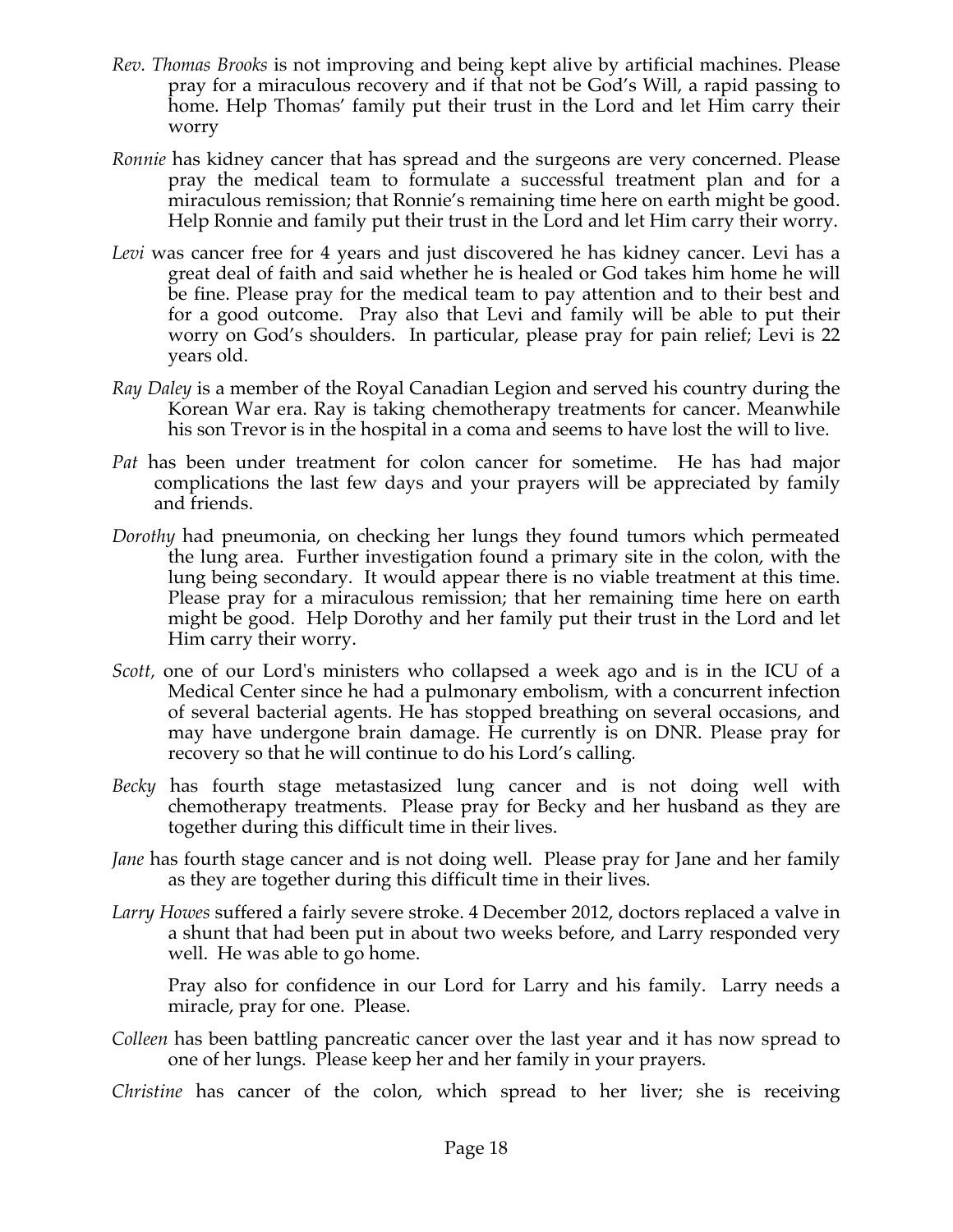chemotherapy and is having difficulty eating. Please pray for the medical team treating her to pay attention and do their very best; pray also for confidence in our Lord for Christine and her family.

*Todd* and *Kenny* have both been fighting osteocarcinoma for over five years and have been told their time here on earth is nearing its end, absent a miracle from God. Both are ready to go home and leave the pain, but would like to stay. Please pray for them and their families.

## *Surgery*

- *Jenniffer* was set for surgery for breast cancer on 17 September 2014. It was postponed again due to a death in the family of the surgeon and is now set for 15 October 2014. Pray for guidance for the medical people treating her that they might pay attention, do their very best and for a good outcome. Pray for help for Jenniffer to keep her trust in the Lord and let Him carry her worry, particularly as she waits. Please pray also for strength and courage for her family as they wait with her.
- *Albert* had a pacemaker installed recently. He will require surgery soon for a leaking heart valve and has just been told he has esophageal cancer. Pray he will turn to God and come to know Him on a more personal basis as the days go by.
- *Jane* underwent heart valve repair surgery on 3 July 2014. Please pray for full recovery. Pray also Jane and her family to put their worry on God's shoulders.
- *Mario* has early-diagnosed prostate cancer and had surgery. Pray for complete remission and that Mario and his family will be able to put their worry on God's shoulders.
- *Eddie* has upcoming bladder surgery. Please pray for the surgical team to pay attention and to their best and for a good outcome. Pray also that Eddie and family will be able to put their worry on God's shoulders.

## *Testing and Treatment*

- *James* the 27 year old son of a friend of Dwayne Cowles has been diagnosed with cancer, and his future is uncertain. Pray for medical team contemplating and evaluating the treatment that they might be guided to the correct choice and do their very best. Pray also for peace of mind and trust in God for James, his family and friends.
- *Garth* Neel is undergoing chemotherapy for lymphoma cancer. He had to postpone last week's chemotherapy due to low white blood cell count. Please pray his numbers will get in line so that the treatment can continue. Pray for medical team contemplating and evaluating the treatment that they might be guided to the correct choice and do their very best. Pray also for peace of mind and trust in God for Garth and his family.

Garth is the AOC Bishop of Canada with oversight of South America and a really both good and nice fellow.

*From Garth* - I was able to have my second chemo therapy treatment yesterday and all went well. I am feeling okay today and seem to tolerating the drugs without many side effects. There are three more treatments scheduled at three week intervals. We are giving thanks to God for all who pray for us. (23 September 2014)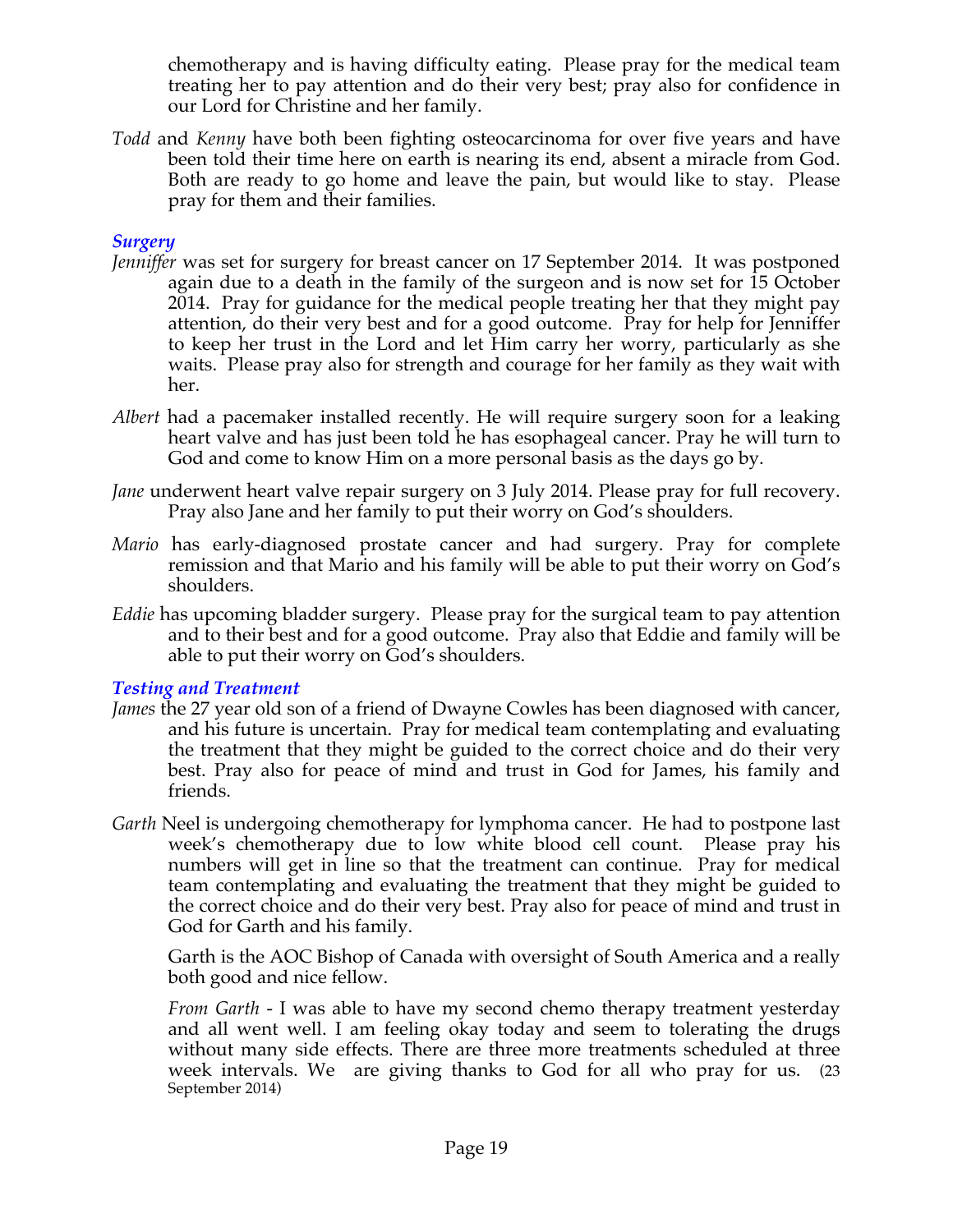- *Jennifer* has some lumps on the right side of her neck; they have grown and multiplied. In the last few months she has been having problems swallowing. Jennifer has an appointment with specialist in several weeks to try and discover what it is. She is having a great deal of anxiety as she waits for her Doctors appointment and will appreciate your prayer for anxiety and health.
- *Rick* has heart problems. Please pray for guidance for the medical people treating him that they might pay attention, do their very best and make the right recommendations regarding treatment. Pray for help for Rick and his wife Wanda to keep their trust in the Lord and let Him carry their worry.
- *Clay* has melanoma. Please pray for guidance for the medical people treating him that they might pay attention, do their very best and make the right recommendations regarding treatment. Pray for help for Rick and his wife Pam to keep their trust in the Lord and let Him carry their worry.
- *Tom* is battling cancer. Please pray for guidance for the medical people treating him that they might pay attention, do their very best and make the right recommendations regarding treatment. Pray for help for Tom to keep his trust in the Lord and let Him carry his worry.
- *Atina* has been diagnosed with skin cancer. Pray for guidance for the medical people treating her that they might pay attention, do their very best and make the right recommendations regarding treatment. Pray for help for Atina to keep her trust in the Lord and let Him carry her worry.
- *Evelyn* has been diagnosed with bone cancer. Pray for guidance for the medical people treating her that they might pay attention, do their very best and make the right recommendations regarding treatment. Pray for help for Evelyn to keep her trust in the Lord and let Him carry her worry.
- *Stacy* has Multiple Sclerosis and was hospitalized for what turned out to be food poisoning. Pray for trust in God for Stacy and Chris as they deal with Stacy's illness.
- *Dick Gray* had developed a Merkle Cell carcinoma just under his sternum carcinoma which is considered a stage four carcinoma since it has 'metastasized'. He traveled to Seattle, Washington where he was examined and considered for a new type of treatment. That treatment will not begin for at least three months, so they referred him to the Rutgers University Cancer Institute, New Brunswick, New Jersey. They have accepted him into the evaluation process, which will begin on Monday 11 August 2014. Rutgers started with monkeys and had good results, so now they are working with humans, Dick is hopeful as he has oft been referred to as an "Old Monkey." Please pray for peace of mind and safe travel for Dick and his lovely wife Jennifer as they travel to New Jersey this weekend. Pray for those contemplating the treatment that they might be guided to the correct choice and do their very best. Pray also for peace of mind and trust in God for Dick and his wife Jennifer. Dick is the Treasurer and a Vestryman at Saint Paul's AOC in Missouri.
- *Janet Jessup* had a stroke on 3 July 2014. She has made some progress and is now out of the stroke unit and in the General Surgery and Care Unit. Please pray for those treating her to find the appropriate treatment and for trust in God and peace of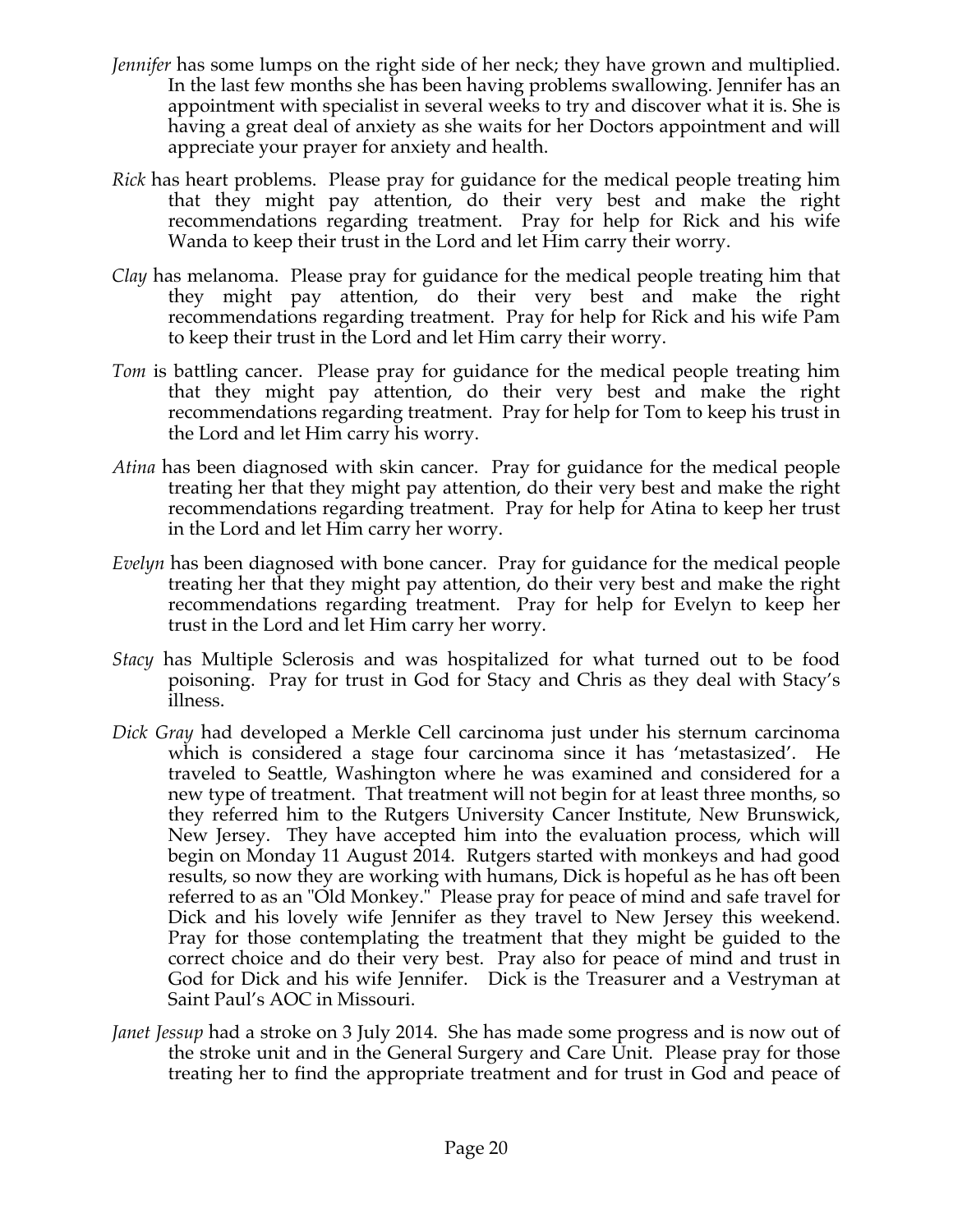mind for Name and her family, in particular her husband of 43 years, Rev Roger Jessup, minister of Saint Joseph of Arimathea Anglican Orthodox Church.

- *Dennis* had a stroke on 30 May 2014. Pray for his wife and family during this time of recovery Pray for strength, courage and understanding for Dennis and his family, most particularly his wife; as well as for God's guidance for the neurologists and other medical people treating him they might find the best course of treatment and allow Dennis to heal completely.
- *Liz Strauch* had a pineal cyst, which in the end responded well to a surgical draining last year. Since November 2013, similar symptoms have returned. A CT Scan turned up what is thought to be either a new cyst or an enlarged pineal gland. More testing, including an EEG is in the works. She can no longer work. Pray for strength, courage and understanding for Liz and her family, in particular her husband Ken and sons Caleb and Nathan; as well as for God's guidance for the medical people treating her that they might find the best course of treatment and allow Liz to heal completely.
- *Steve* fell from a roof Saturday, 5 April 2014. His injuries were multiple, extensive, severe, and life threatening. He is slowly making improvements. He still has a long road to travel and is still in great need of prayers. Yours are very much appreciated. Pray for strength, courage and understanding for Steve and his family; as well as for God's guidance for the medical people treating him that they might find the best course of treatment and allow Steve to heal completely.
- *Faye* is in the hospital because she is weak has been receiving blood transfusions. Pray for strength, courage and understanding for Faye and her family; as well as for God's guidance for the medical people treating her that they might find the best course of treatment and allow Faye to heal completely.
- *Tom* has heart and kidney problems. Pray for strength, courage and understanding for Tom and his family; as well as for God's guidance for the medical people treating him that they might find the best course of treatment and allow Tom to heal completely.
- *Harold* has had a severe stroke. He is now home, but his family is looking for a rehabilitation facility to help him recuperate. Pray for strength, courage and understanding for Harold and his family; as well as for God's guidance for the medical people caring for him that they might find the best treatment facility to allow Harold to heal completely.
- *Joe* has had a preliminary ALS diagnosis. Pray the final diagnosis will something that will allow him to continue taking care of his devoted young family. Pray for strength, courage and understanding for Joe and his family; as well as for God's guidance for the medical people treating him that they might find the best course of treatment.
- *Mark* had swelling and fluid buildup in his lungs. It appears things may be getting under control. He needs to use a Bi-Pap mask to breathe until his lungs clear and he hates it. Pray that he will be able to adapt so his lungs can clear. Please pray for peace of mind and trust in the Lord for Mark, as well as for his family, and for God's guidance for the medical people treating him that they might find the best course of treatment.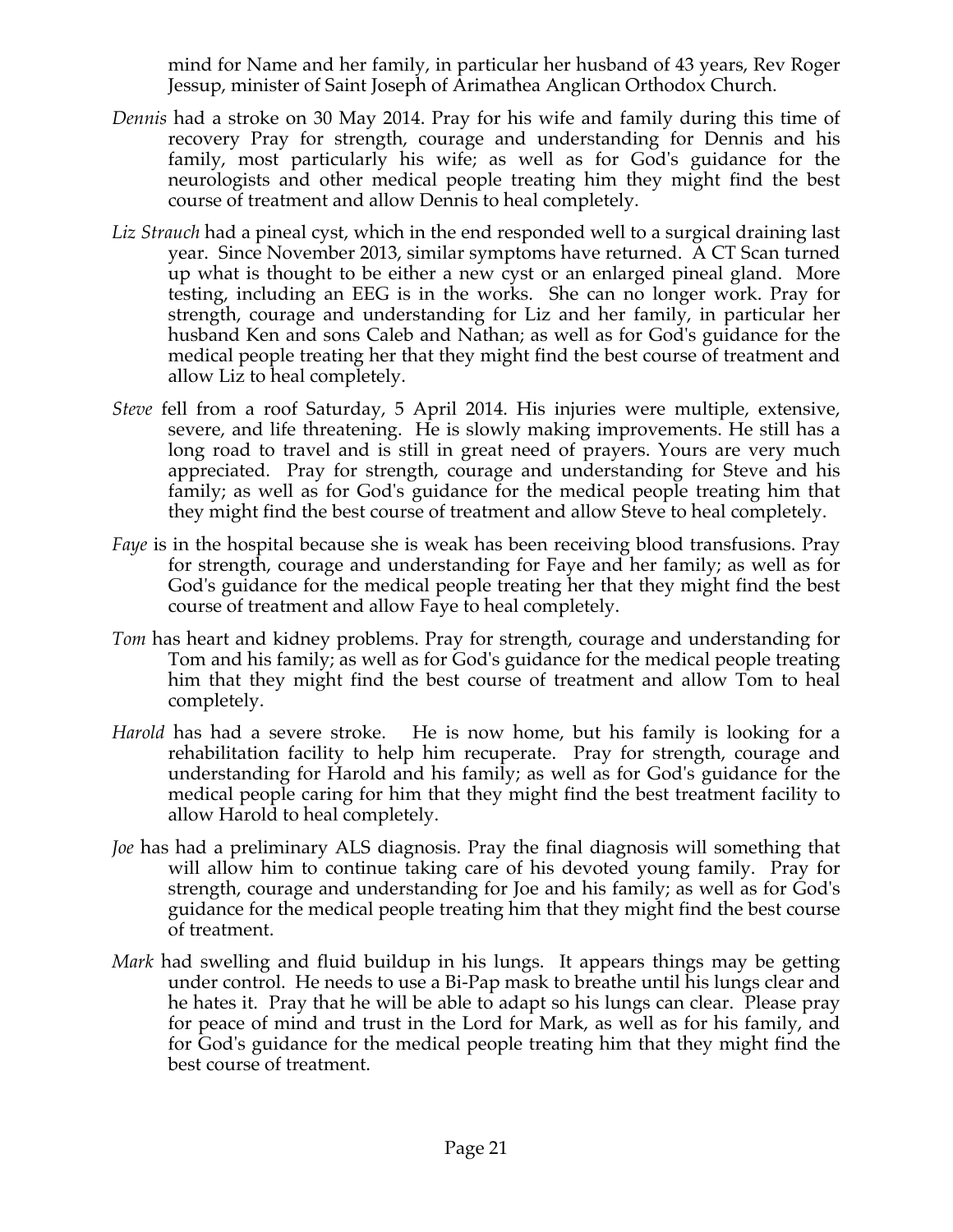- *Preston* is reacting poorly to recent neck surgery and now has problems with his liver count; Physicians feel that dialysis will help. There may be a blockage in the bowel and an operation might be necessary. Please pray for the medical team to pay attention and to their best to determine how to help Preston and for a good outcome. Pray also that Preston and family will be able to put their worry on God's shoulders while Preston does his best to facilitate a return to good health.
- *Marianne* is hospitalized with a perforated colon. Please pray for peace of mind and trust in the Lord for Marianne, as well as for her family, and for God's guidance for the medical people treating her that they might find the best course of treatment.
- *Erica* has a non-malignant Brain Tumor which cannot be surgically removed due to the size and location. They are going to attempt chemotherapy. Please pray for peace of mind and trust in the Lord for Erica, as well as for her family, and for God's guidance for the medical people treating her that they might find the best course of treatment.
- *Brenda* is in the hospital because of bleeding on her brain. Please pray for peace of mind and trust in the Lord for Brenda, as well as for her family, and for God's guidance for the medical people treating her that they might find the best course of treatment.
- *Mackenzie* is a young girl with leukemia. Please pray for peace of mind and trust in the Lord for Mackenzie, as well as for her family, and for God's guidance for the medical people treating her that they might find the best course of treatment.
- *Mack* has had diabetes most of his adult life. Circulation in his legs is very bad and doctors are considering amputation. Please pray his medication will help and he will not face amputation. Please pray for peace of mind and trust in the Lord for Mack and for God's guidance for the medical people treating him that they might find the best course of treatment.
- *Michael* has been diagnosed with lung cancer recently after making it through gastro intestinal cancer last year. Please pray for peace of mind and trust in the Lord for Michael and his wife Gayle; as well as for God's guidance for the medical people treating him that they might find the best course of treatment.
- *Ken Strauch* has been tired and is anemic, he had a colonoscopy which found a pair of polyps which were removed and are being tested. Just for good measure they found he has a hiatal hernia with ulcers, basically part of his stomach is pushed up into his esophagus and is bleeding from there. Sounds like there may be surgery involved. Please pray for peace of mind and trust in the Lord for Ken and for God's guidance for the medical people treating him that they might find the best course of treatment.
- *Adriano* is in the hospital due to high sugar and high blood pressure. He is very weak and will appreciate your prayers.
- *Heather* recently found out she has cancer. Please pray for peace of mind for her and for the medical team treating her will be guided to the right solution.
- *Jim* has had an aneurism and blood clots. Pray that healing will come.
- *Georgia* has liver and pancreatic cancer. The doctors are evaluating whether to do surgery and how to tackle the disease. Georgia is a faithful Christian and appreciates your prayers. Pray for God's guidance for the medical people treating her that they might find out the source of the problem and best course of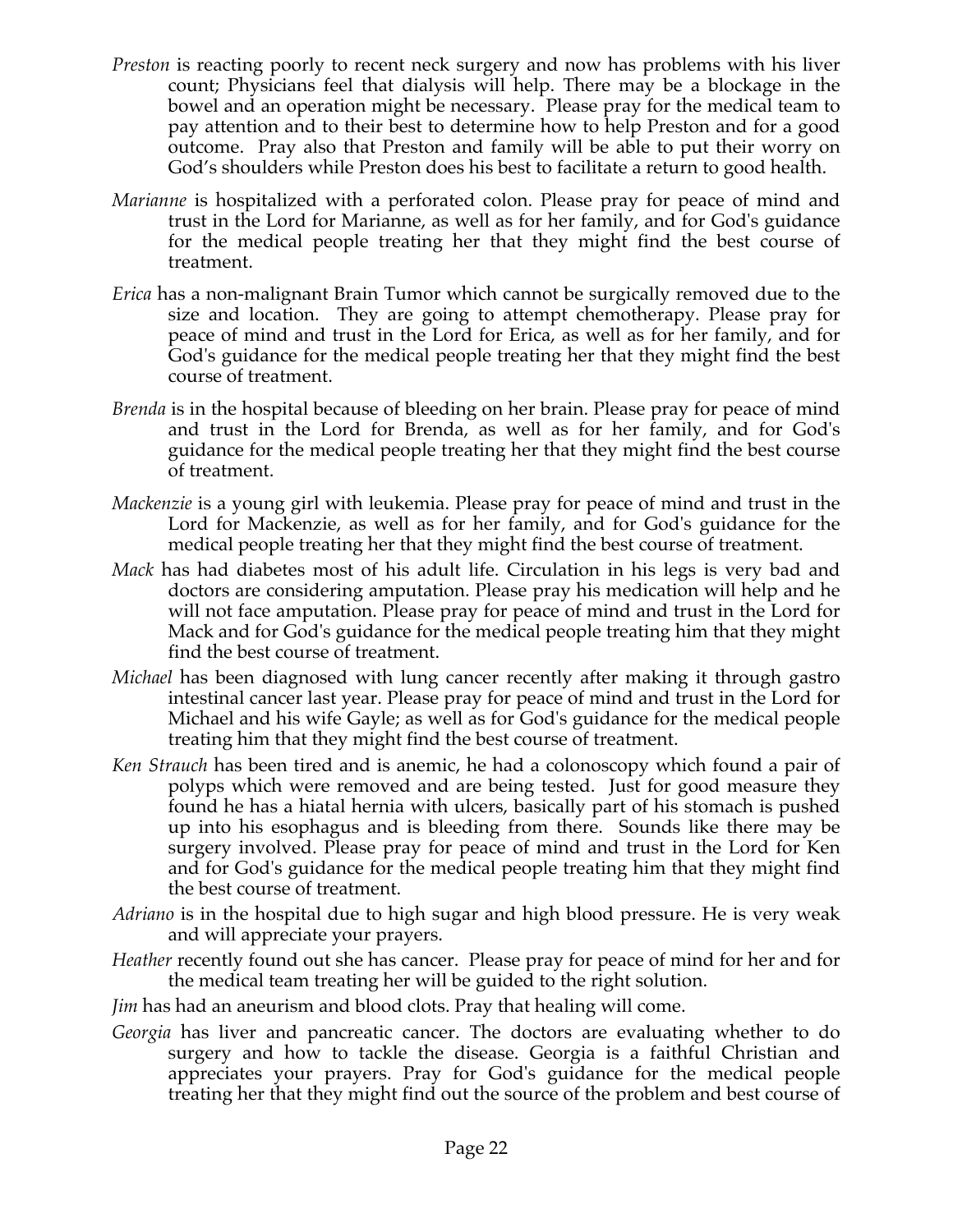treatment. Pray also for peace of mind and trust in God for Georgia and her family.

*Lana's* doctor found something on her lymph nodes and ovaries. Pray for God's guidance for the medical people treating her that they might find out the source of the problem and best course of treatment. Pray also for peace of mind and trust in God for Lana and her family.

### *Healing*

- *Liz* had a massive stroke at age thirty-seven. The prognosis is good but she has a long road ahead. . Please pray for guidance for those treating her, for trust in our Lord for Liz and her family, for healing.
- *Ebick* is suffering from a severe ulcer but the Doctors cannot give her the proper dosage of the medicine due to her six month pregnancy. Please pray doctors will find an alternative avenue for treatment or that God will provide.
- *Stan* is going through chemotherapy and radiation treatments for cancer. He is elderly and the treatments are tiring him. Please pray for his wife *Marvelene* as they do this together.
- *Casey* has strep throat along with her mother Deanna and Grandmother Virginia. Please pray that the other members of the family may stay healthy while those with strep throat recover quickly and rapidly.
- *Meg* recently found out she had heart problems causing low blood oxygen levels, loss of focus resulting in an emergency room crisis. As a result of the symptoms she made errors on the job that caused her to lose her job. She is grateful for the excellent medical care she has received and optimistic, feeling with God's intervention in her life her health may be reversed and a new job will become available.
- *Donald* is in the hospital and had his leg amputated on 14 April 2014. Pray he will adjust and healing will begin.
- *Dallmus* has lost 40 to 50 percent of his sight. Pray he will learn to cope with the situation and that he will trust in God to heal as He will.
- *Lucius Dabney* (father of Rev Bryan Dabney) is now at home recovering from an infection. Please pray for a complete healing of the infection and return to health.
- *David* has many concussions and unable to go to school, read books, watch TV and has headaches and migraines. He has trouble sleeping and his family will appreciate your prayers for this 10 year old young man.
- *Barbara Apple* fell the week of 11 January 2014, in her home, breaking her right humerus (the large upper arm bone) in a spiral fracture, which cannot be set. Movement is very painful and due to a total lack of energy, she is more or less bedridden. Healing does not seem to be going well at this point. Pray for inspiration for those caring for her that they might find the appropriate treatment. Please pray for Barbara to put her trust in the Lord, look to Him for strength and for her to gain energy so she does not lose the mobility she has; pray for a full and rapid recovery. Please pray also for her husband Bob who is taking care of her that he might be comforted and strengthened in this time of stress.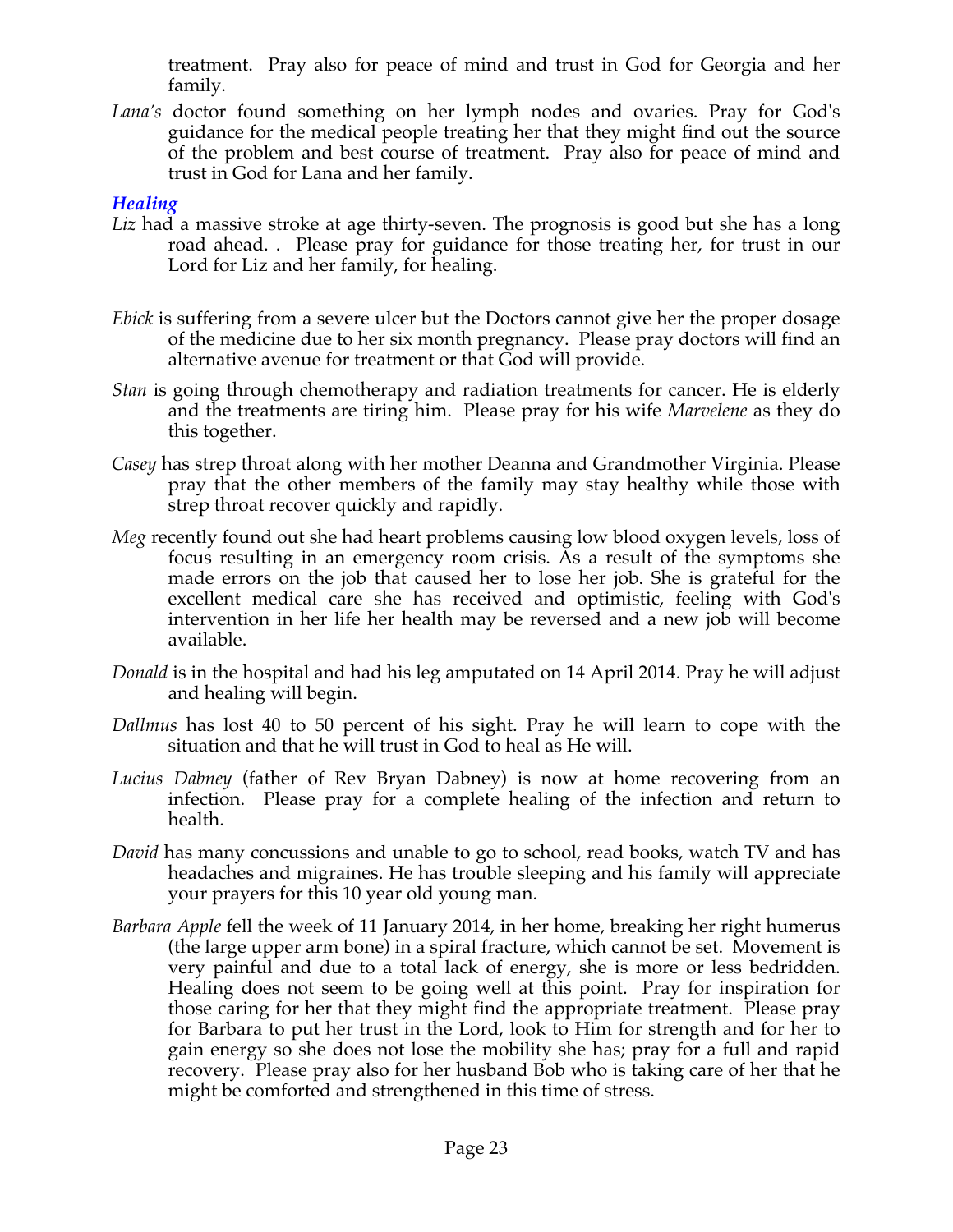- *Gladys* has breast cancer and has had a lumpectomy. She needs to take a year off of her work to have chemo treatments.
- *Alwin Jack* has had a stroke and recently has had a relapse. Please pray for those who treat Alwin that they might chose the best possible treatment and pray for peace of mind for Alwin during the recovery phase.
- *Carolyn* has Multiple Sclerosis with complications. Pray Carolyn and her children will be close to our Lord Jesus Christ as they and family members help to ease the problems.
- *Jeong* was in an auto accident and sustained a serious back injury. Please pray for a full and rapid recovery.
- *Dale* was hospitalized Sunday 25 August 2013, after a heart attack. Please pray for guidance for the medical team treating him and for peace of mind for Dale and his family.
- *Gil Garcia* developed a bed sore which precludes sitting and is now confined to his bed. Gil has very smooth and delicate skin, please pray for a rapid healing of the sore so he can get out of bed and move around in his chair. Gil spent almost a year in the hospital the last time this happened. His faith and his attitude are almost beyond belief, he is an example to us all. But, we pray this time he will heal quickly. Pray also for his lovely wife Mary who takes care of him. Pray for both of them also for strength to deal with the loss of their son Bernie.
- *Bill* had malignant growth removed from a lip last month and seems to be experiencing a re-growth of the cancer. He asks your prayer for the medical team treating him and for peace of mind for himself.
- *Hank* has osteoporosis, which has caused him a great deal of pain and inconvenience in the past few years. Pray for his healing and that his medical bills will be met.
- *Evelyn is* an elderly woman who has had problems with her eyes and is now blind. It appears some sight will return shortly, pray for that to happen!
- *Joanne* has begun kidney dialysis as a result of kidney failure due to extensive chemotherapy. Additionally she cares for an adopted drug addicted baby who is now nine years old. Please pray for her to keep her faith, to let the Lord carry her worry and concern and to give her strength. Pray also for those treating her that they might pay attention and do their best.
- *Mr. N. Anand* is in the hospital and is seriously ill. He is being encouraged to pray for repentance of his sins and to depend upon our dependable God for a cure and recovery of his health. Pray that he will be a strong witness for Christ.
- *Jacob* has been going through some dental procedures and has some pain and aggravation with the numbness. Please pray for comfort and strength for him, as well as for guidance for the medical team treating him that they might pay attention and do their best.
- *Jean* fell and broke her ankle in three places. She will be in the hospital for rehabilitation for the next 6 weeks. Please pray for comfort and strength for her, as well as for guidance for the medical team treating her that they might pay attention and do their best.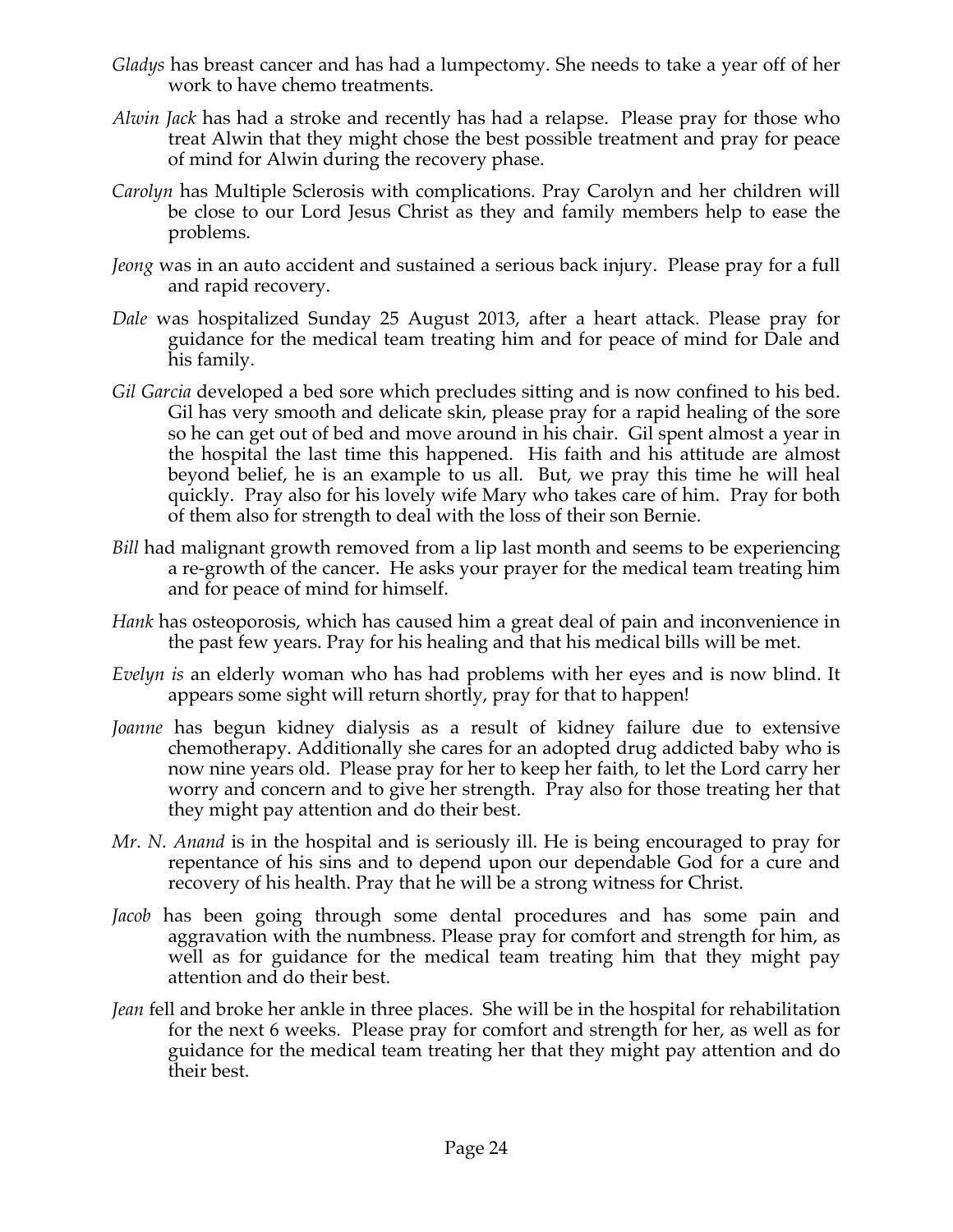- *Bud and his wife* for their continued welfare and enthusiasm. Bud has been advised of an aneurism in his heart of a size not mandating immediate surgery. This comes at a time when he has sole care of his wife who recently broke two vertebrae and thereafter sustained pneumonia.
- *Virginia* has Sinus and Allergy problems giving her severe problems. Pray that the Doctor will discover why it continues and find a cure.
- *Steve Thornell* had a brain aneurysm, which was found before it burst. He is home from the hospital and working hard on recovery. He lacks energy from seven days in the hospital. His doctor told him he has to make serious life changes. One of the two main arteries in the back of the head is now completely closed. He must take blood thinners, he has thick blood and recent chemotherapy made it worse. Steve has always operated at 110 percent, he needs help to slow down. Please pray for trust in the Lord and a full and rapid recovery. Pray for peace of mind for Steve and his family.
- *Arlen* is receiving treatment for lung cancer and recently experienced a ruptured colon during treatment. She is alone in Oregon but does have a friend who has traveled a great distance to be at her side. Please pray for guidance for the medical team treating her and for strength and trust for Arlen.
- *Oscar* discovered some time ago he had blood clots in his leg and lung. He has been treated for them and has not been cured. He now will be facing surgery. Please keep him in your prayers.
- *Angela* had an ischemic stroke (clot). Please pray for guidance for the medical team treating her and for strength and trust for Angela. Please pray also that she and her family might put their worries on our Lord's back so she can work hard towards recovery.
- *Nora* had a stroke mid February 2013. Please pray for guidance for the medical team treating her and for strength and trust for Nora. Please pray also that she and her family might put their worries on our Lord's back so she can work hard towards recovery.
- *Linda* has been hospitalized for several days with a gastrointestinal problem. Please pray for guidance for the medical team treating her and for strength and trust for Linda.
- *Dester* is suffering from unknown skin and diseases. Please guide the medical team treating him to find out what the problem is and cure it. Pray also for Dester to trust in the Lord.
- *Lee* has Arterial Fibrillation; the medical people are not sure how to help her. Please pray for guidance for the team treating her and for Lee and her family to make the right decisions regarding treatment..

*Nell* recently adopted two children and has just been diagnosed with multiple myeloma.

*Mary Lou* has been suffering with seizures. She was in the hospital with a 24 hour monitor and is being sent home from the hospital with two medications and orders to return in 2 months for another MRI to review whatever is going on in her brain. Please pray for guidance for the medical people treating her, as well as peace of mind and trust in God for her and her family.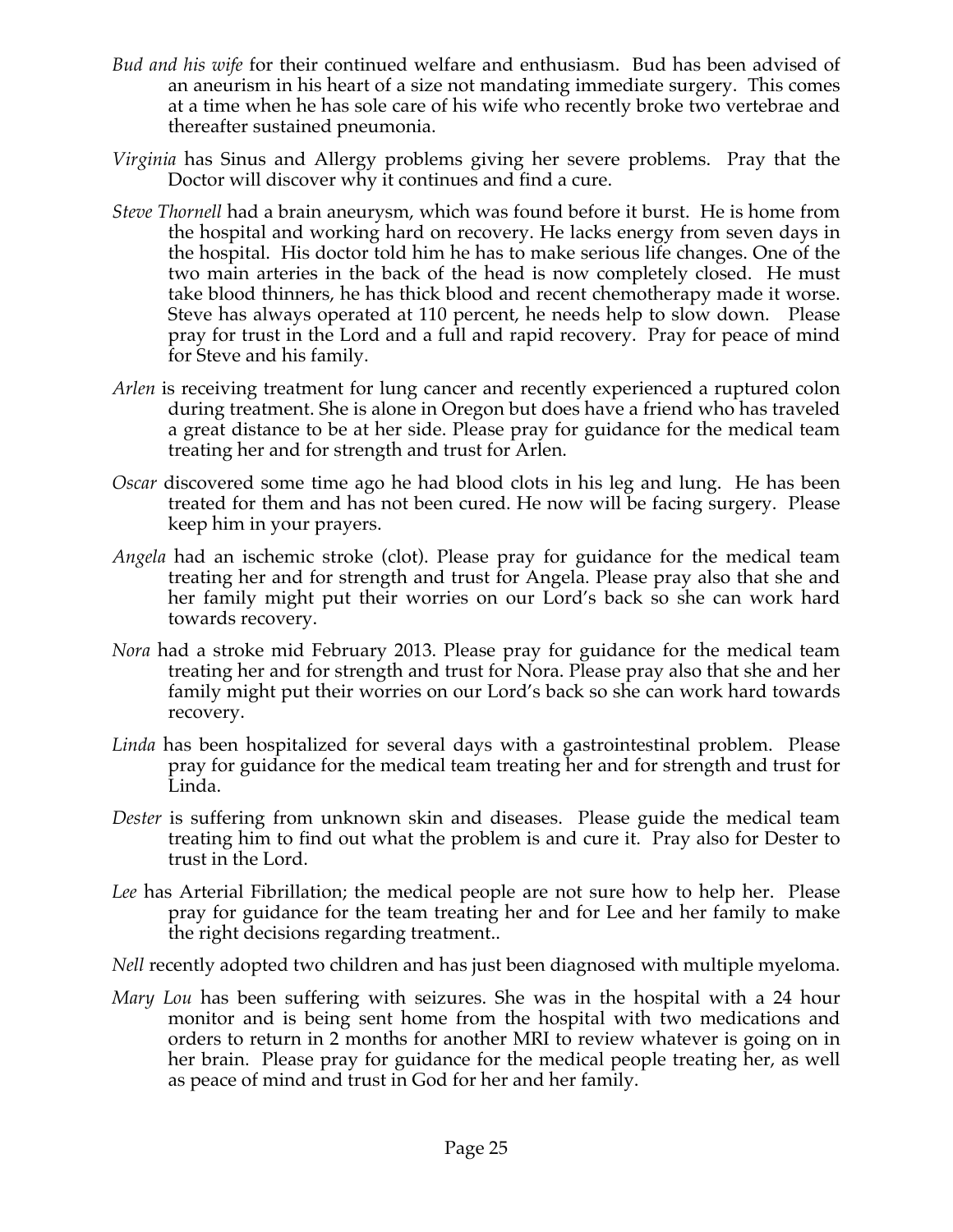- *Kathleen* has spent the last two weeks in the hospital. She has been diagnosed with colitis, shingles and possibly colon cancer. Pray she will be comfortable and begin to heal.
- *Rachel* has Mitochondrial Myopathy. This is a hereditary disease of the muscles and they do not have a cure for it. Part of her pain is her family does not believe she is indeed ill, as she appears to be just fine. Please pray her family will learn the truth and be supportive of her; pray also the medical people treating her will find the right measures to minimize the disease. Most particularly pray for Rachel's trust in God.
- *Nicolas* is in the hospital with serious symptoms of a heart disorder. Please pray for peace of mind for him and guidance for the medical team looking for the cause and cure.
- *Mrs. Baek* an elderly women fell and injured her spine. Doctors cannot repair the spinal injury due to her age. She fell again the morning of 12 December 2012, breaking her collar bone which is also untreatable. Mrs. Baek is in severe pain and will appreciate your prayers.
- *Juanita* is a young girl who was in a coma because of a blood disease. She has not come out and is gaining strength. They are awaiting results from blood samples. Her family thanks you for your prayers and asks that you continue.
- *Barbara* had an accident while cooking and the pressure cooker blew up in her face, causing second and third degree burns over her face and upper body. Because of this she has incurred kidney problems and may need a transplant.
- *George* had foot surgery. Please give thanks for the surgery and pray for a full and rapid recovery.
- *Nellie* is in the emergency room of a hospital in a great deal of pain. Please pray for peace of mind for her and guidance for the medical team looking for the cause and cure.
- *Lauralee Meade* underwent a lumpectomy on Friday after Thanksgiving. A further anomaly has been discovered and she had additional preventative radiation treatment. Please pray for a complete remission of the cancer. Pray also Lauralee will maintain her great attitude and trust in God.
- *Bill, Sara's husband,* had a third abdominal surgery on 22 November 2011, to remove a tumor. Bill is doing better keeping the doctor's instructions, for which we are all grateful, including taking chemotherapy once a day for one more year. He has decreased the consumption of alcohol and eating at least mostly properly. Please pray for help for him to continue do all this. Please pray also that Bill might turn his heart outward to help those around him, as well as live a long and healthy life to the honor and glory of God. Pray also for peace of mind for Bill and his wife Sara.
- *Kay Denton* (Mrs. Kay) has had a chest infection, perhaps viral, but seems to be getting better. Please pray for continued peace of mind for Mrs. Kay and her family. Give thanks for her trust in the Lord and her positive attitude.
- *Matt Alcantara*, age 16, came back with ZERO SCANS again in August 2014! Matt has Osteosarcoma (bone cancer), a very rare and often lethal form of cancer with limited treatment options. This is a disease that is about 90 percent fatal in a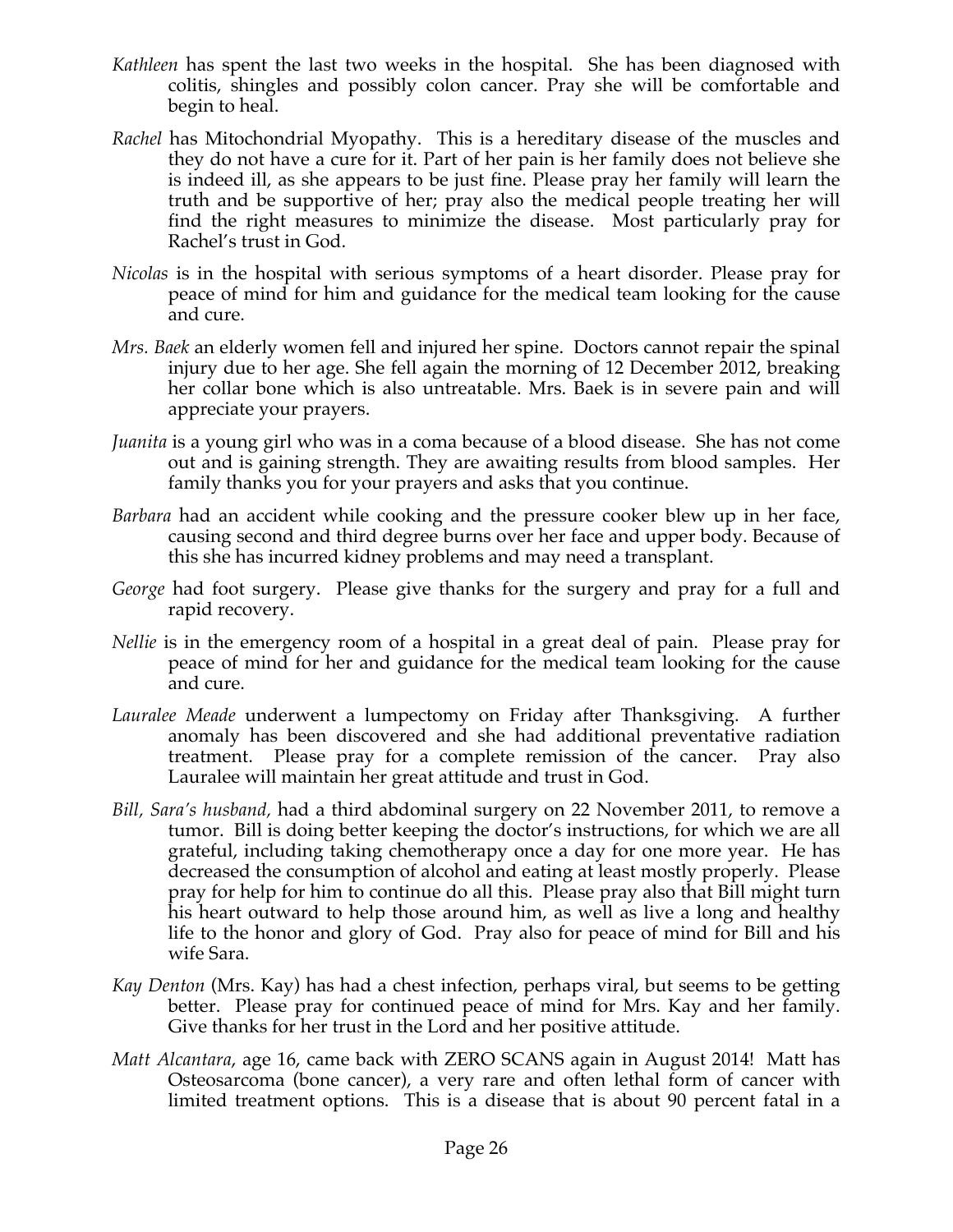couple of years. He has no hip joint on one side, but he walks and swims! Courage? Guts? You bet! Please also give thanks for the great faith of Matt and his entire family. Their faith and trust is a wonderful example for each and every one of us. But, now is not the time to stop praying. Actually, it never is the time to stop praying!

- *Judith Clingwall*, is afflicted with Multiple Sclerosis (MS). She is currently in Laurel Place, an extended care facility in Surrey, British Columbia. Judith's condition has worsened recently. Please pray for her to take an active part in her own life, for her strength, peace of mind, trust in God and remission of the disease so she might return home to her family. Pray also for strength for her husband Martin as he deals with all the problems and stress of Judith's situation.
- *Vince (age 15),* reoccurrence of Osteosarcoma, recent testing found a nickel sized tumor in his lungs. The doctors are consulting with a specialist in Houston. Please pray for guidance for the medical team and for peace of mind for Vince and his family.

### *Thanksgiving and Continued Healing*

- *DiAnne Thornton* had back surgery 23 September 2014, with apparently good result. Please give thanks for the good result and pray the L5 decompression will allow her walking abilities and balance to be restored.
- *Alice* had a mastectomy on 17 September 2014, that apparently went very well with a good result. Please give thanks for the good outcome and pray for full healing and complete remission.
- *Mary* had successful hip replacement on 10 September 2014. Please give thanks for the successful surgery and ask for God's help in her recovery.
- *Kathy* had what seems to be very successful surgery on Wednesday, 3 September 2014, for cancer that returned somewhat unexpectedly. Please give thanks for the good results of the surgery and pray that the cancer will be held at bay by this action. Pray also for Kathy and her family to let God carry their worry, concern and terror so that Kathy can recover fully and quickly, so as to gain the best result. Help their entire family to keep their full trust in God.
- *Peggy* had very successful knee replacement surgery 26 August 2104. She is going home on 29 August 2014 with no pain! Please give thanks for a great result.
- *Nathan* had successful surgery on 4 August 2014, to remove a tumor near his heart; he is home from the hospital. They think they got it all but he will continue on chemotherapy for a little while. Nathan and his family thank you for your prayers.
- *John Evetts* had successful extensive heart surgery; he is still in the hospital and recovering. He is in good spirits. John and his family thank God for the answer to many prayers on his behalf. John is a minister in the Anglican Episcopal Church which as a relationship with the AOC. We look forward to his return to his ministerial duties at St. George's Anglican Church in Ventura in the near future.

John Evetts entered the ministry after a lifetime of work in industry and business as well as service in the Armed Forces in Vietnam. Like the Apostles, he came to the ministry from the secular world of work. Rev. Evetts is married and has two daughters and two grandchildren.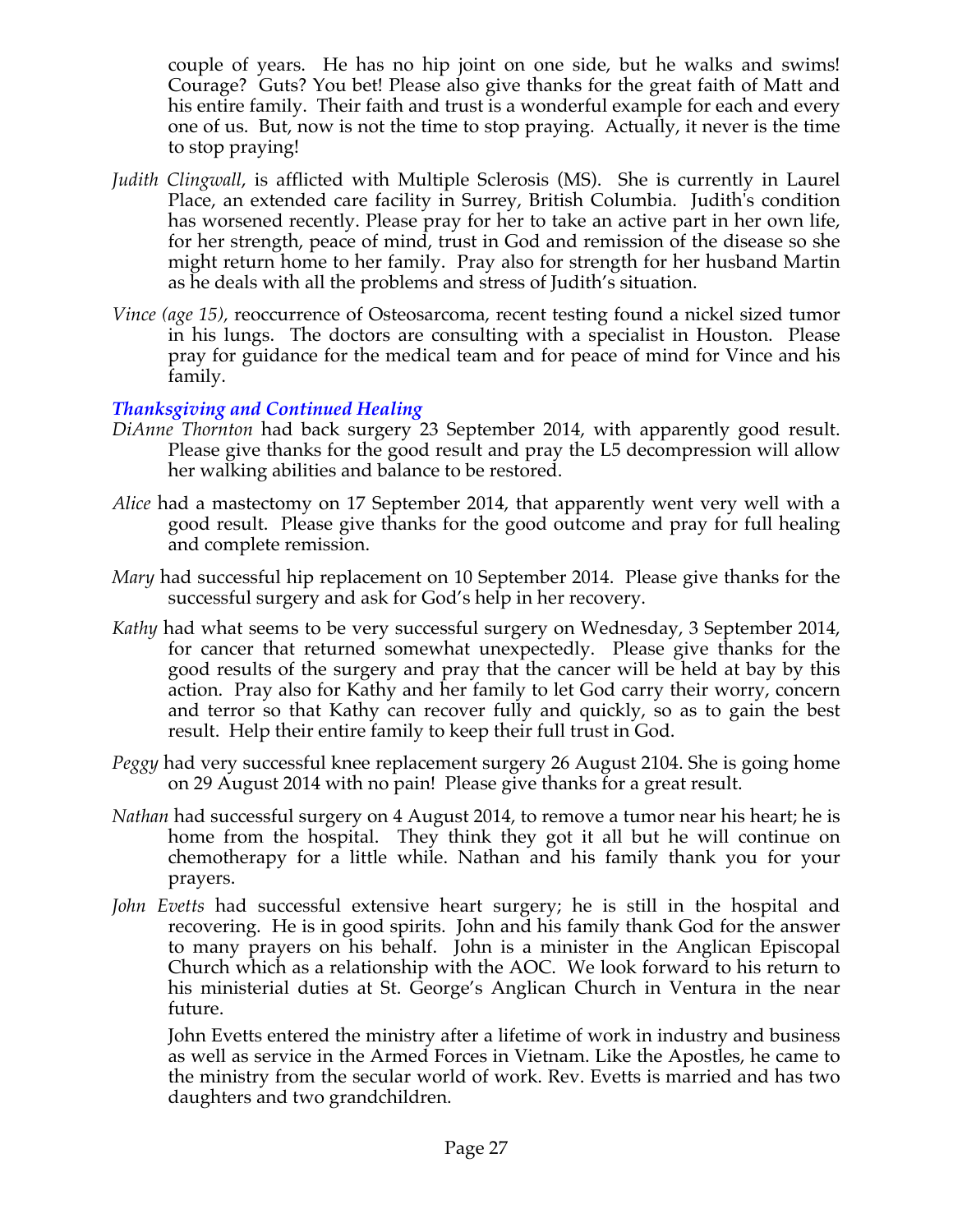We thank the Rev. Evetts for his service to our country and his continuing service to God and His people.

- *Mary Thornell* had surgery on 30 October 2013, at the Riverside Community Hospital to remove a huge mass along with about ½ her colon and part of her lower bowel. Mary finished chemotherapy 17 June 2014. Tests the week of 2 June 2014 showed totally clear scans. For now, treatment is done after the last chemotherapy session. Please give thanks for the great result and also for the strength, guidance and peace of mind our Lord gave Mary and her husband Jim, as well as daughter Janice and son Jimmy, she underwent treatment. Please pray she will stay free of the cancer in the future.
- *Eli* a two month baby is back home after going to the ER the night of 28 May 2014, not able to breathe. Please give thanks for her recovery and pray for strength, courage and understanding for Eli's family; as well as for God's guidance for the neurologists and other medical people treating Eli they might find the best course of treatment and allow Eli to heal completely, as well as for strength and understanding for the parents.
- *Jim* has been hospitalized and had several operations for cancer the last few years. The physicians discovered a number of spots; but his exam was better than expectedprayer changes things and he thanks you for your prayers. Please continue him in prayer for he will have another scan in April.
- *Al* had an abscess found on his liver for which he was hospitalized, it turned out to be benign and will not require surgery, he has been released from the hospital. Please give thanks for this good result and pray for continued healing.
- *Elma* is suffering from cancer. She was taken home from the hospital on the advice of her Doctor. We were asked to pray that Elma's remaining time here on earth might be good and that Elma and family might put their trust in the Lord and let Him carry their worry. Since then, Elma's Bishop told us a great Miracle of the Lord is working over Elma. Doctors sent her home to die, but now she seems to be doing all right. On behalf of her, thank you for all of your prayers. Please continue praying for her complete healing.
- *Dennis* has heart problems; now the medical people treating him discovered a large mass on his liver which turned out to be a cyst! Please give thanks for this great development and pray for peace of mind and trust in the Lord for Dennis and for God's guidance for the medical people treating him that the contemplated surgery might go well.
- *Dwight* had major oral surgery, for which he gives thanks. He is recovering slowly and asks your prayers to speed the process.
- *Mike* is a veteran who has served his country when she called. Please pray he will open his heart to God so He can make Mike's crooked road straight and pull him towards the summit rather than to the pit.
- *Dick*'s left arm was amputated after treating for Merkel Cell carcinoma over a year ago. He is now believed to be cancer free and is waiting to be fitted with an artificial arm. Please join Dick and his family in giving thanks to Our Lord Jesus Christ for his recovery as well as for their trust in God.

*Bob Smouse* had shoulder surgery on 28 November 2012. While the surgery went well,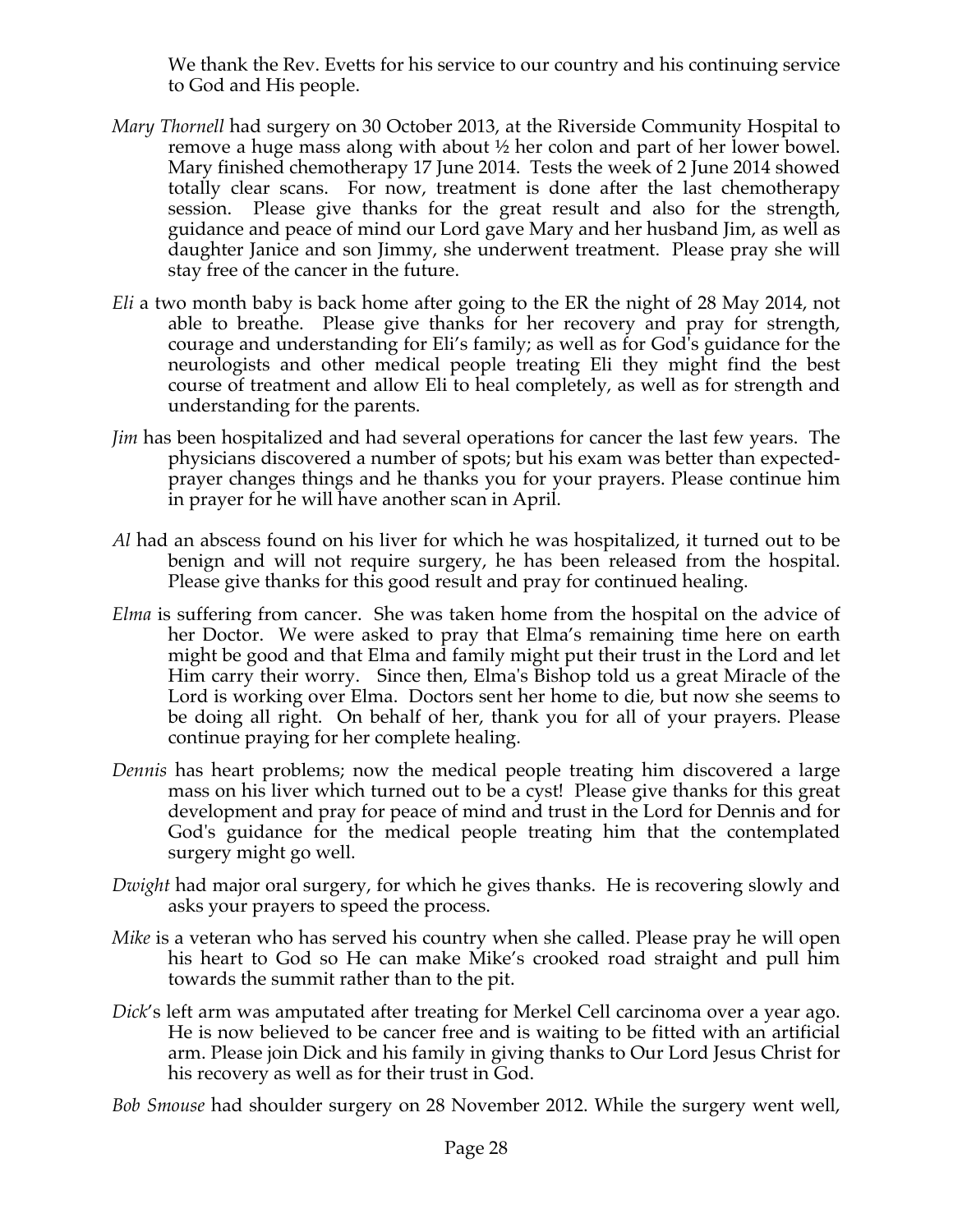he is still in pain and would also appreciate prayers for continued healing and the pain to subside. He promises to work very hard on recovery therapy.

*Carol Stone*, the sweet wife of Mike Stone, recovered far better than expected from a severe brain bleed, but fell recently and broke her hip. She still requires 24 hour care, which Mike provides with little help.

#### *Business*

*Mark's* business is in difficulty. He works in a shrinking field, of which he is one of the country's true masters, but there is little work available. He asks that you pray that he can find a way to survive in his industry, which he loves and needs his talents. Pray he can find new sources of business and new ways of doing things, perhaps someone to partner with to better use his talents. Pray also for those who work for and with him that they might do their best to help.

### *Financial Guidance and Employment*

- *Caleb David* has finished law school and will appreciate your prayers as he seeks employment as an attorney.
- *Charlie* is coming along in his need of both spiritual and financial. Please pray God will continue to fill his heart with the Holy Ghost for guidance. In addition, Charlie needs God's guidance as to how to handle his life from this point forward. After many years in the aerospace industry, he is looking for a place to employ his talents to the mutual benefit of a company. He asks that you pray for God to guide him.
- *Carmine* is looking for employment. Pray God will guide her and she will accept his guidance; something she has not always done, so your prayers will be especially appreciated.
- *Doug* recently became unemployed from his job of 18 years. He has been applying for jobs, but unable to get one at this time. His wife is working; this is not enough for the family. Please pray he will find employment with a firm that will be able to use his considerable skill and hard work to benefit both the firm and the family.
- *Catherine and Lewis* are at a low ebb due to a struggle for employment. Your fervent prayers will be appreciated.
- Lori is considering a potential change in her employment. Please pray for God's guidance in considering all aspect of her potential work.
- *Sarah* is concerned about the future with her company. She would appreciate prayers for her continued employment and that her firm might find more and better ways to use her considerable skills.

### *Financial Guidance and Healing*

- *Clark* is in need of salvation; for God's Will to be done in his life. Pray his family will be blessed with the financial miracles that come from doing His Will.
- *Timothy and Sharon* had their home foreclosed the morning of 15 April 2014. They are experiencing spiritual, emotional and financial crisis at the current time. Please pray for God's guidance as to how they might handle the financial difficulties in which they have found themselves and more importantly have them draw closer to God and each other.
- *Linda, Rick, Christian and Sawyer* are a family experiencing spiritual, emotional and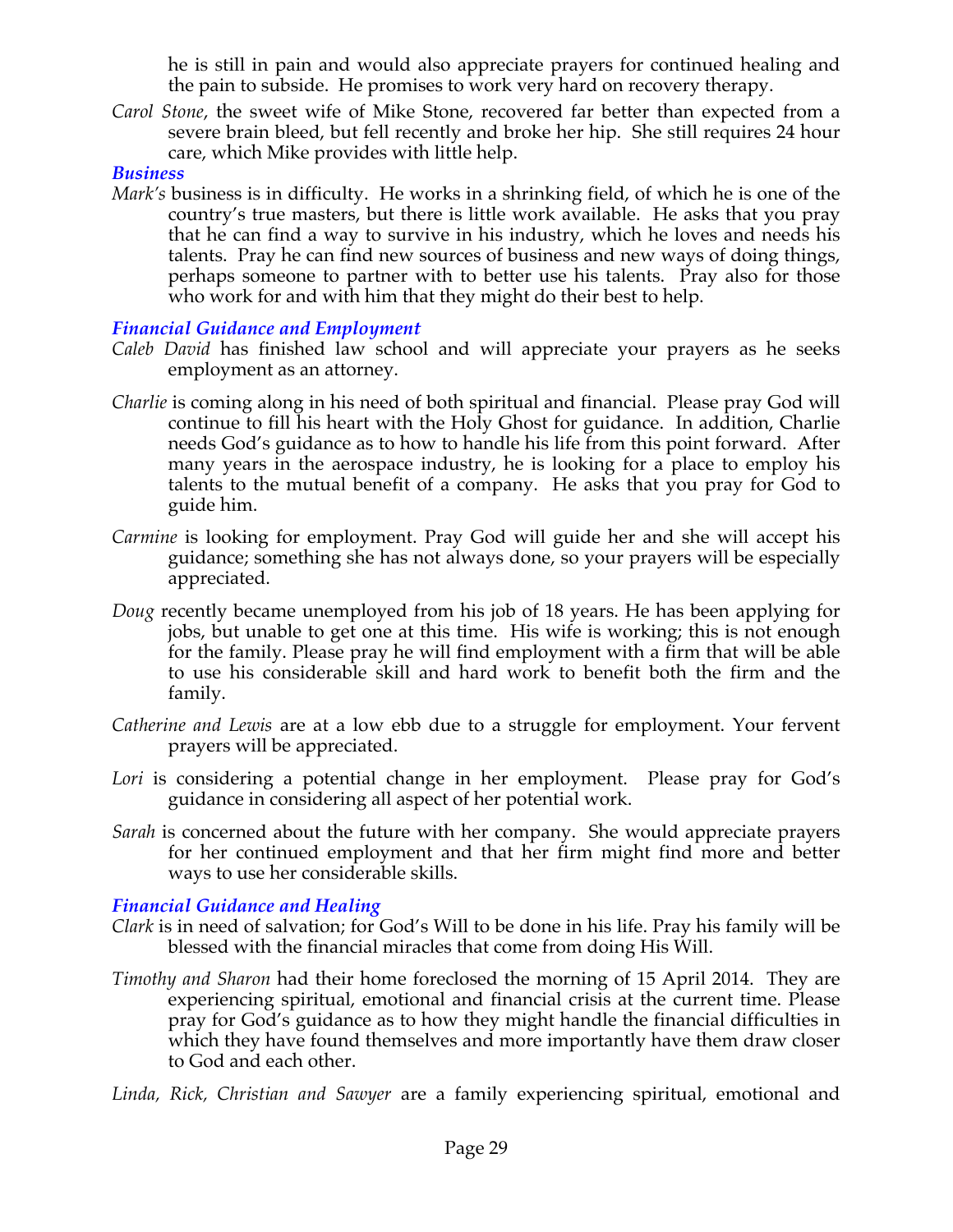financial crisis at the current time. Please pray for God's guidance as to how they might handle the financial difficulties in which they have found themselves and more importantly have them draw closer to God and each other.

*David and Lorna* are having financial problems. They are trying to find a smaller home which may be more affordable. *Lorna* has had an ongoing battle with brain cancer, her trips back and forth to the hospital have drained their finances to the point they sometimes struggle to have enough food in the house. Pleaser pray for Lorna's healing and guidance on how they might handle the financial difficulties in which they have found themselves.

### *Guidance*

- *Flora* is in remission with cancer, but has high blood pressure and fatigue. Flora's Mother recently died and this has caused added stress. Please pray that she will be able to let God carry her worry and sorrow so she can do the things she needs to do.
- *Elizabeth and Gunner* need your prayers for their general well being. Pray that they might see the Light of the Lord and let Him guide their lives. Pray they might open their hearts not only to the Lord, but to each other to become one in Him and happiness.
- *Eric and Betty* need your prayers for their general well being. Pray that they might see the Light of the Lord and let Him guide their lives. Pray they might open their hearts not only to the Lord, but to each other to become one in Him and happiness.
- *Eli* has lost his way both spiritually and mentally, please pray for him and his parents Ed and Barb, who are having great struggles seeing their son, go through these afflictions having brought up in a Christian home. Please pray his parents can find a way to help Eli.
- *Marie* has suffered the loss of her husband, her job and her pet all in a short period of time. Please pray for peace of mind for Marie, as well as for trust in the Lord for her and those around her that she might adjust to the changes in her life and move forward to the honor and glory of our Lord with His Help. (140607)
- *Mitten* has a Christian talking to him about Christ. Mitten does not believe and does not seem to care. Please pray Mitten will see the light.
- *Kristen, Rickey and their two children* ask you to pray for grace, wisdom and understanding as they attempt to cope with infidelity, separation and possibly divorce as a result of backsliding from the Lord into the World.
- *Aaron* has a problem seeing is where his life should be leading him. Please pray that he can listen to his father Paul and those around him who want him to work hard and obtain a real education now rather than just coast towards oblivion.
- *Danielle* has accepted Christ as her Saviour. Pray she will read the Bible and meditate on His Word so she can grow in him.
- *Helene and her family* ask your prayers for them as they deal with the loss of Alan, husband and father.
- *Stephanie* seems to be very deeply into post partum depression after her baby was born prematurely. Please pray for her Mother in Law who is going a great distance to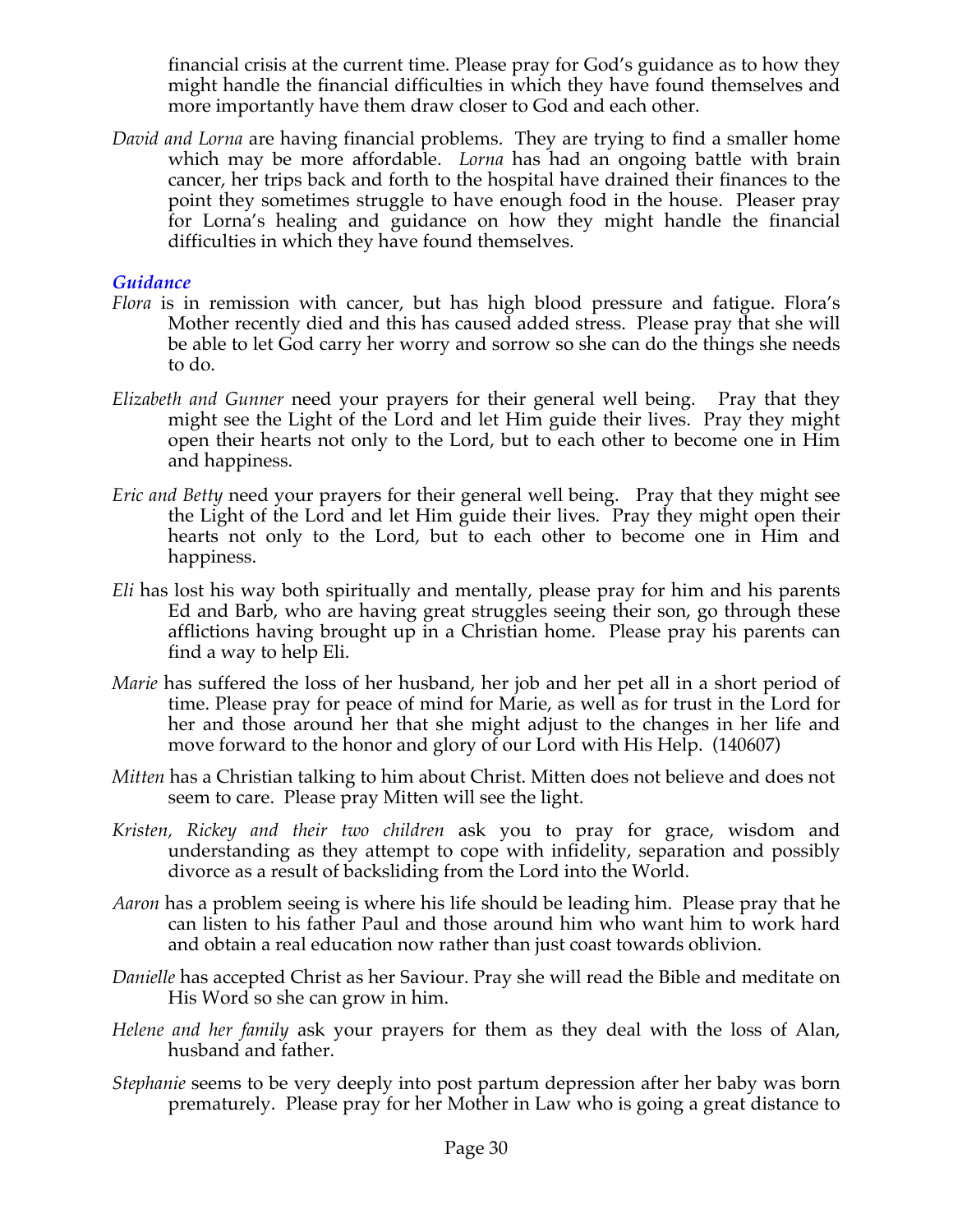help Stephanie and her new Grandson. Pray that Stephanie will be able to direct her attention outward, rather than inward.

- *William* is an elderly man living with his Son and Daughter in-law. William is causing trouble in the family because of his demanding ways and continually using bad language. The family is at wit's end to know how to handle him and will appreciate your guidance and prayers.
- *Caitlin* is in the grip of the Prince of Darkness; she thinks there is escape from reality in drugs. The saddest part is that reality is not as she sees it. Her family is despairing as they can do nothing to help her and ask that you pray for the Holy Ghost to enter into heart and show her the need for change before it is too late.
- *Nathaniel* is in spiritual turmoil. His family and friends will appreciate it if you will keep him in your prayers for him to find the root of his trouble and accept God's help to heal his heart.
- *Sam* and her *two children* that have been living in a shelter and are to lose their place there. Please pray a place will be found they can stay in and recover.
- Please pray *Darlene* will surrender her life to Christ.
- *Norrie* is facing daily exams in the weeks ahead. Pray for calmness and concentration and to do the best possible.
- *Jonathan* is addicted to drugs. He is now in jail awaiting trial. His parents and friends will appreciate it if you will keep him in your prayers for him to find the root of his trouble and accept God's help to heal addiction.
- *Beth* is suffering from ungodly treatment in her marriage. Please pray God will guide her in her behavior, actions and thoughts that she might be able to lead her husband to God so her marriage might prosper to the benefit of them.
- *Brandon* a young man from a Christian family who married a year ago and almost immediately became estranged from him family. As a result he has had a serious problem with keeping the civil law. Please pray for Brandon that he will return to the Lord and the many problems will be eventually settled. Pray the hurt he has caused so many will be helped with our Lord's care and love.

*Dennis* has some decisions to make and will appreciate our Lord's guidance.

*Earl* to read and understand Scriptures he has been given.

- *Jeanette* has had many members of her family die from diabetes and several are near death now. Jeanette does not know the Lord and is despondent and perplexed about her family and herself. Please pray she can open her heart to allow the Holy Ghost in to bring her knowledge and understanding.
- *Dr. Elizabeth Raj* is teaching a biblical approach to the psychological problems facing many in our society today. She is battling against the growing influence of worldly psychology adopted by the churches themselves. Elizabeth constantly stresses answers are found between the covers of that precious Book, the Holy Bible. Please pray for encouragement, strength, fortitude and courage for her.
- *Abigail* is a teenager who has behavior problems. She feels she is in an area of mental darkness. Please pray that she might look to God for help and not within herself.

*Sara* asks that you pray for guidance for her as she deals with the stresses of her family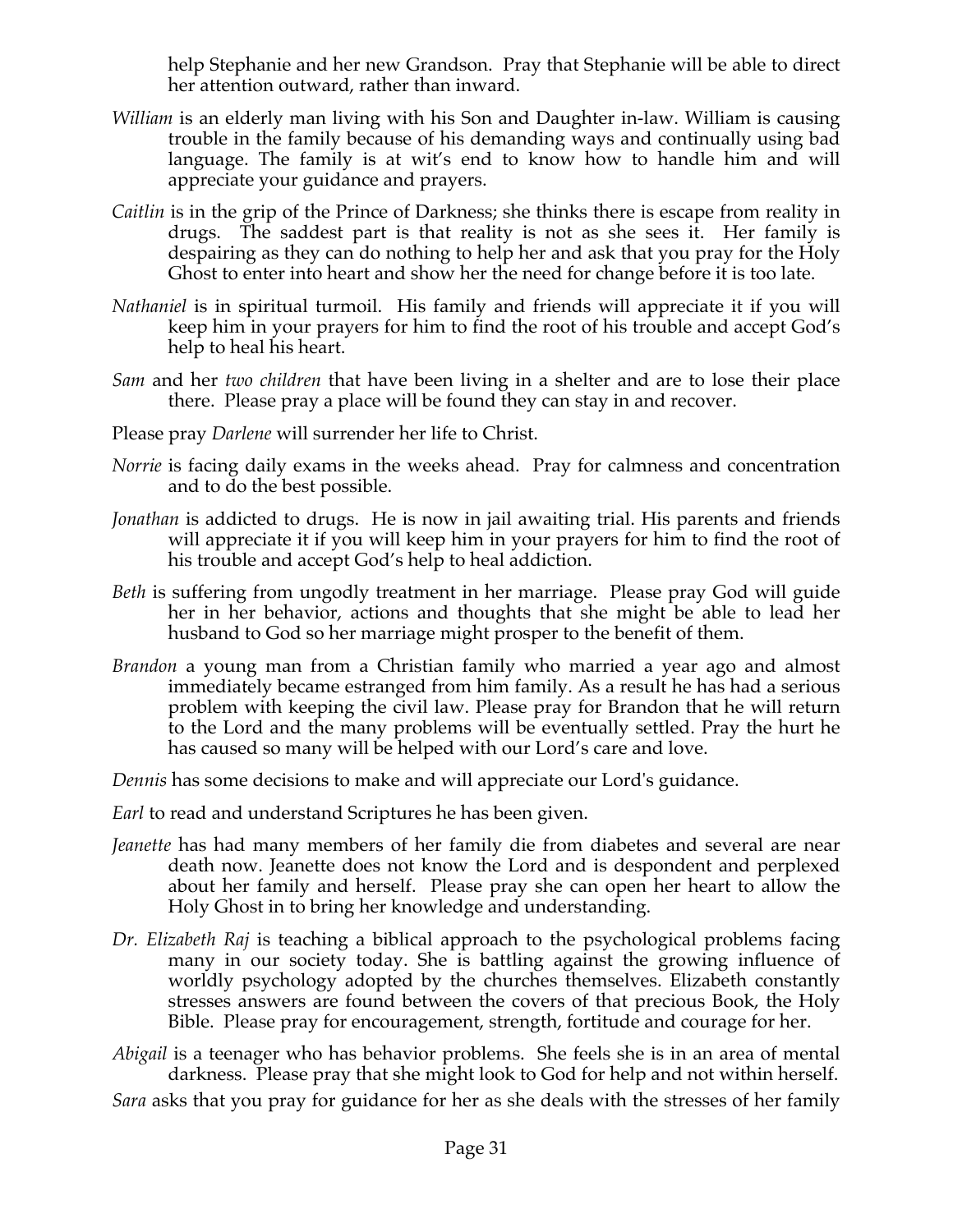and life. Pray that she can separate those things which she can affect from those things which she cannot and give her grace to accept that she cannot do everything and can only change those things within her control. She asks for God's help for her business so that she might remain gainfully employed while keeping up with the needs of her mother and husband and healing her own problems.

*Jacquie* to open her heart to God and accept His Love and Grace.

*Hap* asks you to pray he might be able to trust God will help him make the right decisions at the right time and not to worry uselessly, to change those things he can change, accept those things he cannot change, sleep well to be able to do the correct things with a clear head and that he will open his heart to the Holy Ghost.

## *School Challenges*

Destiny, Blake and Janet

### *Anglican Orthodox Church*

*Kenneth Gill* of Lahore, Pakistan, who is filling the large shoes of his father, the Rev. Younis Gill, who ministered to the church in Lahore. Kenneth is serving the members of Lahore and is taking theological courses from our seminary in Pakistan. Rev Younis Gill went to sleep in God on 4 December of 2013*.* This is a huge undertaking and only with God is it possible, even then it is hard! Give Kenneth the perseverance required.

*From Bishop John Nakka of our Church Family in South India. We must know, but by the grace of God, we could, and may, experience the same in our own land:*

Dear ALL,

I am so painfully writing this mail as we are very very suffering a lot politically and also due to separation of our State. No power for around 10 to 12 hours in the cities and more than 12 hours in the villages. No enough drinking water, very hot summer.... Politically we are now really afraid as the sectarian hindu religious background parties took over the Union and State Governments. We are a religious minority in India and now our hearts started beating fast and do not know what happened for us in the near future. WE ARE REALLY UNFORTUNATE. We may live like a second grade citizens and we need to face a very hard persecution as was the Hebrews in Egypt. The persecution was already started and around 05 issues were reported for abuse, warnings and stopping the conventions etc., during this week alone i.e., just within a week after Mr.Modi took over the charge.

### PLEASE PRAY FOR CHRISTIANS IN INDIA.

yours fraternally in Christ,

+John.

The *Anglican Orthodox Church in Narowal, Pakistan* had its wall boundary collapse due to heavy rain on 5 July 2014. Water from the street is entering into the church compound which may damage the church building. Please pray for our priest and his wife as they try to reconstruct the wall boundary as soon as possible in order to prevent further damage.

*Christians in the Central African Republic* are experiencing the ravages of a war between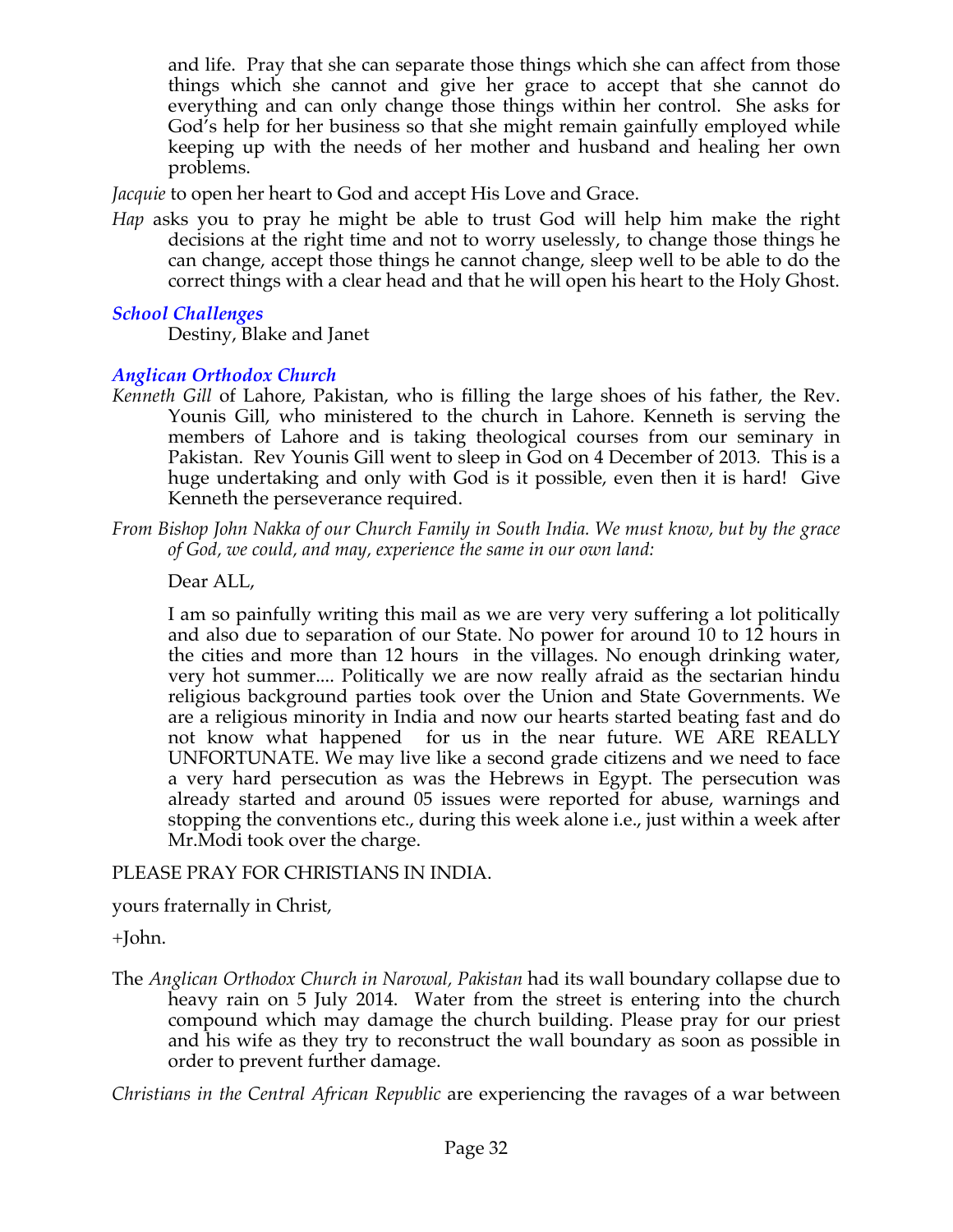the Muslim and Christians. We have both ministers and members of the Anglican Orthodox Church in Central African Republic. Please pray for God's guidance and protection for all persecuted Christians and those around them.

- *Saint Paul's, Moberly, Missouri* would like your prayers that the Holy Ghost might enter more fully into their hearts so that they might be more effective in spreading the Word of God.
- *Saint Joseph of Arimathea Anglican Orthodox Church* is under a lot of stress. We all are, but they need even more prayer. Rev Roger Jessup, their wonderful minister, is pressed by the duties of a primary care giver, in addition to all the worries of this world. They have one of their family's primary breadwinners who will be soon unemployed, absent His intervention. As Rev Roger said so eloquently, "We must pray for those who mean us harm and deprive us of our property are our enemies: Our LORD has so commanded us." We must pray they will see light and cleave to it while turning their backs on the Prince of this World. Equally important, we must pray that the Lord will raise up a political leader from among us as He has done in the past. Pray also for trust in God for each member of the parish and for them to find economic relief.

### *Armed Forces & Contractors*

Airman Donny Patton (Hulbert Field, Florida), Jordan (USMC – Fleet Marine Force - Pacific), Trevor (USAF - KC-10 Boom Operator – New Jersey), Trevor (USN – Whidbey Island, EF-18 Pilot), Kurt Thomas (USN – Camp Foster, Okinawa)

### *For Our Country*

Our country has lost its way. Over half the people that vote, voted for a government that promises them things it cannot deliver in return for their souls which it can, will and does take. Our foreign policy backs the rise of Islam, we turn our backs on those who would follow God and arm those who murder them. Pray that God will raise up a leader from among the people who can turn the country's course 180° and attempt to come back to God. Pray the people will recognize that they are headed down a smooth wide road into the pit, a road that will get smoother and smoother, steeper and steeper until the only possible way is down. Down, into the depths of the pit. Pray people will recognize there is:

- One True and Triune God who is goodness in and of Himself
- All religions are not equal
- All ways of life are not equal;
- The Bible holds the Key to Life;
- All rights come from God, not the State;
- Good;
- Bad;
- Evil;
- Right;
- Wrong;
- Allah is the Devil;
- Abortion is no more than sacrifice of children to Baal.

Pray this recognition will not come too late. Pray we will, each of us, do our duty to God, Country and Family, putting His Honor above all.

### *Persecuted*

Around the world, Christians are under attack, not only in the Muslim world, but from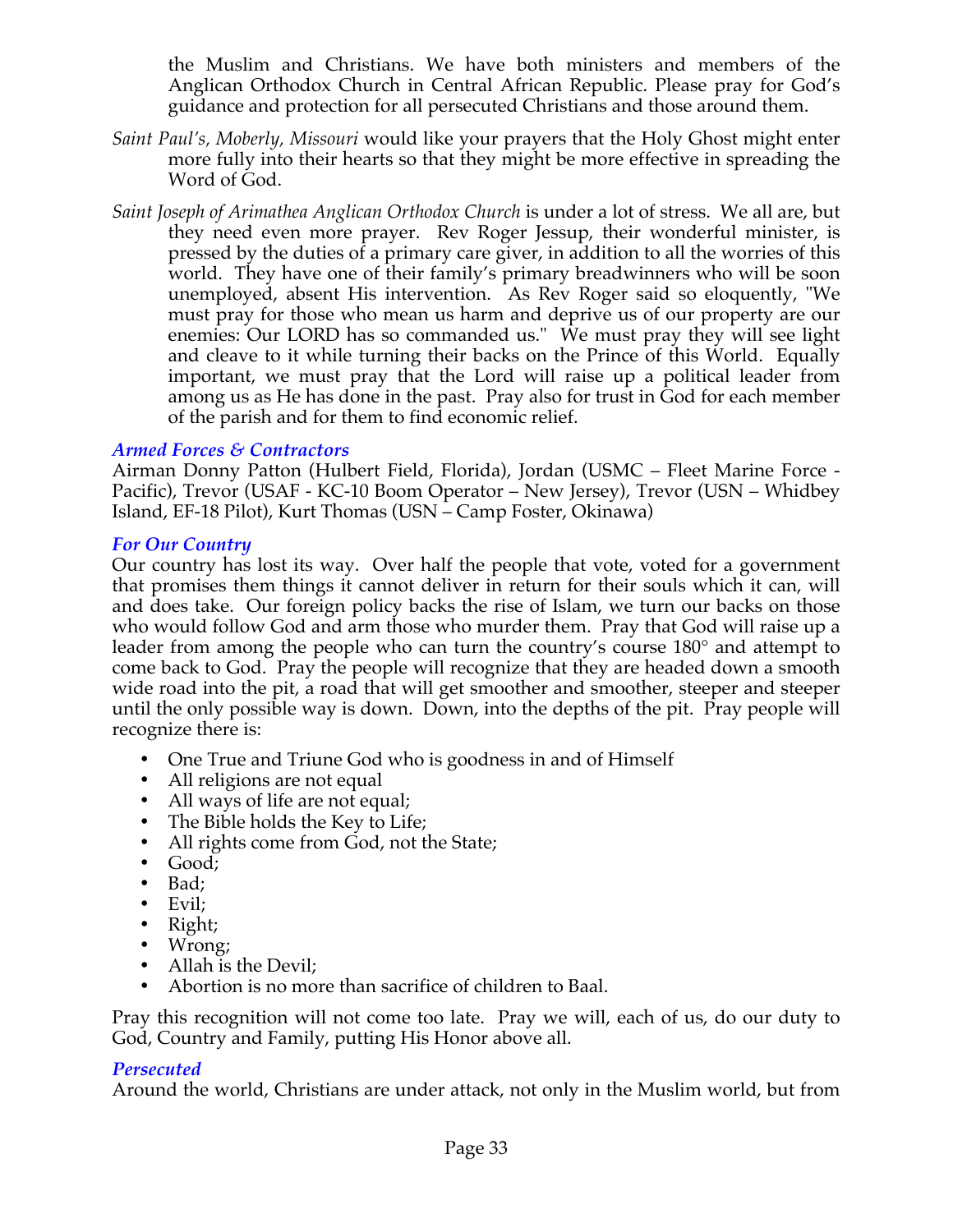Hindus and others in India. Also, they are under continual attack in the name of "Separation of Church and State" in the western world, as it becomes actively atheist or pro-devil buddy. Please pray for God's guidance and protection for all persecuted Christians and those around them.

## *Thanksgiving*

*Mel, Hap, Jack, Tricia and Hope* give thanks for safe travel this week to Baton Rouge, Louisiana, as well as giving thanks for all the members of the Organization of Flying Adjusters who joined them there. They all give thanks for the wonderful hospitality of the Cook Family.

## *Various Special Requests*

- *Liberia* is experiencing an outbreak of the Ebola Virus; causing sickness and many deaths. Please pray for people of Liberia and for their Health Providers.
- The *Anglican Orthodox Church in Peshawar, Pakistan* sustained damage to their building as the result of heavy rains. At present the roof is being rebuilt and they have not been able to hold services. Pray it will be fixed very soon and a new place might be found until the church is restored.
- *Nathalie* is teaching English in a small western Ukrainian town where they are having so many problems. Pray for Nathalie and others around the world who are standing up for Christian principles in their countries.
- This is a horrible time for the *people of India, Christians in particular*; they are having problems with Hunger, Bank Closings, Transportation and Schools not functioning. Pray for the Leaders and Members of our Church in Eluru Andhra Pradesh. Pray their basic needs will be met and God will be close to them in this time of need.
- Please pray for *all the people of Egypt*; Bishop Mouneer Anis of Egypt is asking your prayer as the supporters of the deposed Mursi government, with the support of the United States government, have been attacking Christian churches--Anglican, Catholic and Orthodox. They destroyed the car of Anglican priest Rev. Ehab Ayoub. The people of Egypt, the people of the United States need our prayers, even more so the people of the Muslim Brotherhood that they might repent of their evil and know God so the rest of the people may live in peace.
- We ask that you pray, please ask God that the Holy Ghost might give you insight into how you might make the lives of your friends and family better. Remember helping others is not just those who you don't know!
- Please join us in praying that the *Free Teen Guitar Class* will be continue to be an opportunity for God to work in the lives of the kids and their families. Please ask God to guide the class to new opportunities to make Him known to others. Help us to let the love of our Lord shine through us into their lives, putting Him first, so that He might enter in to their hearts and lives.

### *The near future, as well as Next Sunday*

12 October 2014 – Seventeenth Sunday after Trinity – Morning Prayer - Service start time 1000 (10:00 am); welcome or gathering songs before the service at 0945 (9:45 am); **Time 1000 (10:00 am); Location – Somewhere in the middle of the Southwest as the whole congregation is on travel. If you might make it, call and let us know.**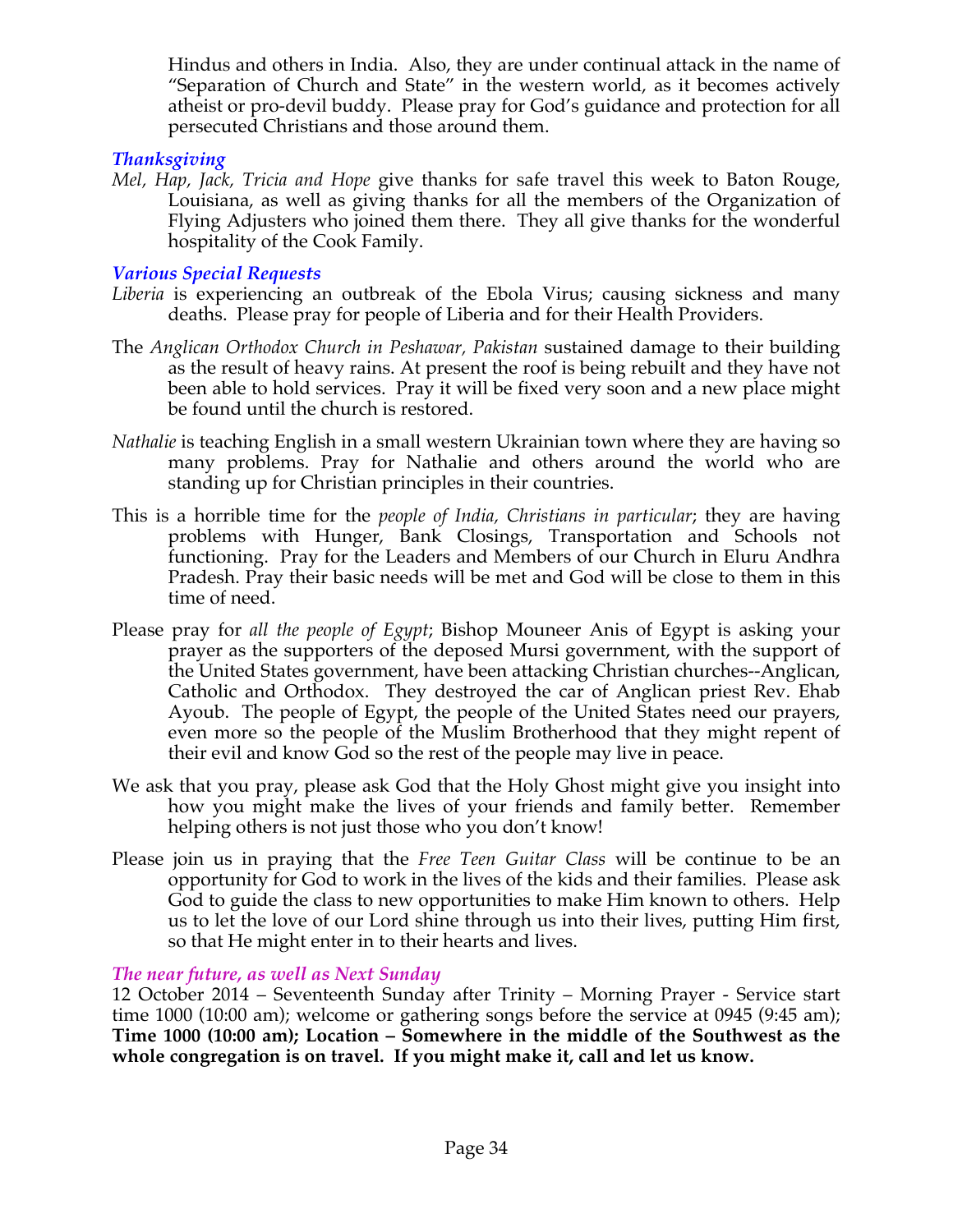19 October 2014 – Eighteenth Sunday after Trinity – Holy Communion - Service start time 1000 (10:00 am); welcome or gathering songs before the service at 0945 (9:45 am); **Time 1000 (10:00 am); Location – 10603 Burrell Way, Descanso, CA**

26 October 2014 – Nineteenth Sunday after Trinity – Morning Prayer - Service start time 1000 (10:00 am); welcome or gathering songs before the service at 0945 (9:45 am); **Time 1000 (10:00 am); Location – 10603 Burrell Way, Descanso, CA**

2 November 2014 – Twentieth Sunday after Trinity – Morning Prayer - Service start time 1000 (10:00 am); welcome or gathering songs before the service at 0945 (9:45 am); **Time 1000 (10:00 am); Location – 10603 Burrell Way, Descanso, CA – END OF DAYLIGHT SAVINGS TIME – BACK TO STANDARD TIME**

9 November 2014 – Twenty-First Sunday after Trinity – AOC Established 1963 – 51 years old – Morning Prayer - Service start time 1000 (10:00 am); welcome or gathering songs before the service at 0945 (9:45 am); **Time 1000 (10:00 am); Location – 10603 Burrell Way, Descanso, CA**

16 November 2014 – Twenty-Second Sunday after Trinity – Holy Communion - Service start time 1000 (10:00 am); welcome or gathering songs before the service at 0945 (9:45 am); **Time 1000 (10:00 am); Location – 10603 Burrell Way, Descanso, CA**

23 November 2014 – Sunday Next before Advent – Morning Prayer - Service start time 1000 (10:00 am); welcome or gathering songs before the service at 0945 (9:45 am); **Time 1000 (10:00 am); Location – 10603 Burrell Way, Descanso, CA**

27 November 2014 – Thanksgiving Day – Morning Prayer - Service start time 1000 (10:00 am); welcome or gathering songs before the service at 0945 (9:45 am); **Time 1000 (10:00 am); Location – 10603 Burrell Way, Descanso, CA**

30 November 2014 – First Sunday in Advent – Morning Prayer - Service start time 1000 (10:00 am); welcome or gathering songs before the service at 0945 (9:45 am); **Time 1000 (10:00 am); Location – 10603 Burrell Way, Descanso, CA**

7 December 2014 – Second Sunday in Advent – Morning Prayer - Service start time 1000 (10:00 am); welcome or gathering songs before the service at 0945 (9:45 am); **Time 1000 (10:00 am); Location – 10603 Burrell Way, Descanso, CA**

14 December 2014 – Third Sunday in Advent – Morning Prayer - Service start time 1000 (10:00 am); welcome or gathering songs before the service at 0945 (9:45 am); **Time 1000 (10:00 am); Location – 10603 Burrell Way, Descanso, CA**

21 December 2014 – Fourth Sunday in Advent – Holy Communion - Service start time 1000 (10:00 am); welcome or gathering songs before the service at 0945 (9:45 am); **Time 1000 (10:00 am); Location – 10603 Burrell Way, Descanso, CA**

25 December 2014 – Christmas Day – Holy Communion - Service start time 1000 (10:00 am); welcome or gathering songs before the service at 0945 (9:45 am); **Time 1000 (10:00 am); Location – 10603 Burrell Way, Descanso, CA**